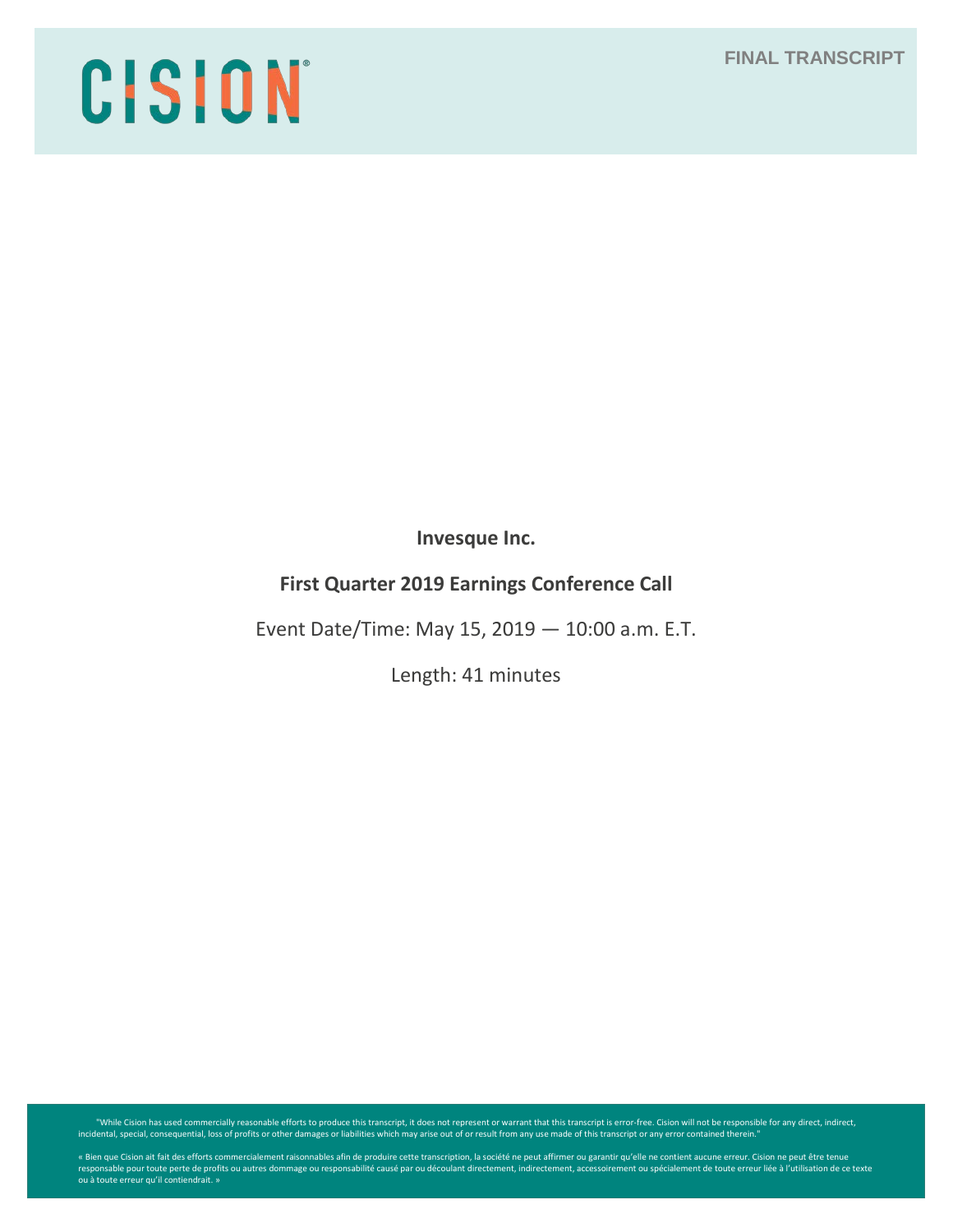## **CORPORATE PARTICIPANTS**

**Scott Higgs** *Invesque Inc. — Chief Financial Officer*

**Scott White** *Invesque Inc. — Chairman and Chief Executive Officer*

**Adlai Chester** *Invesque Inc. — Chief Investment Officer*

**Bryan Hickman** *Invesque Inc. — Senior Vice President, Investment*

## **CONFERENCE CALL PARTICIPANTS**

**Stephane Boire** *Echelon Wealth Partners — Analyst*

**Troy MacLean** *BMO Capital Markets — Analyst*

**Brad Sturges** *IA Securities — Analyst*

**Chris Couprie** *CIBC — Analyst*

**Tal Woolley** *National Bank Financial — Analyst*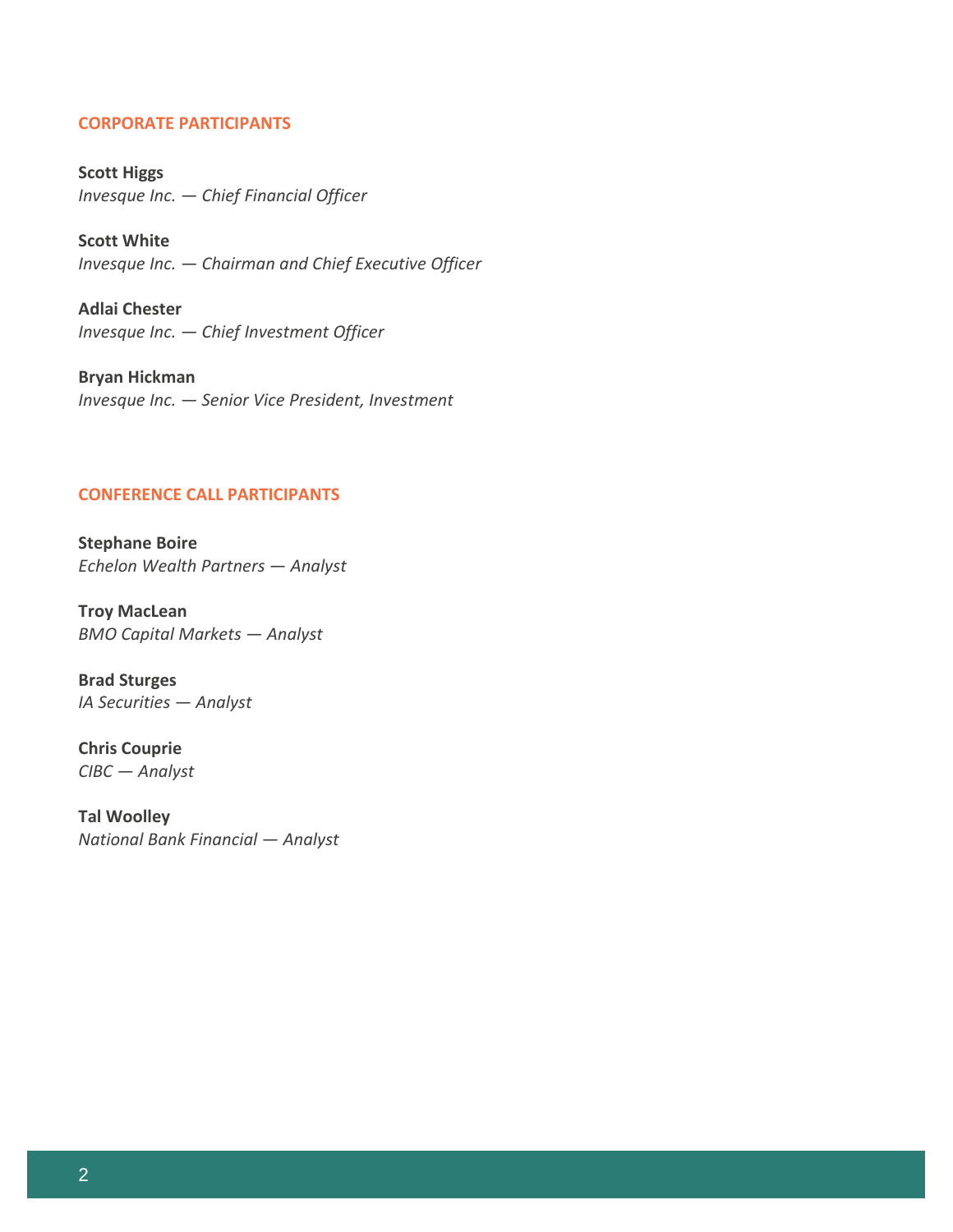#### **PRESENTATION**

#### **Operator**

Good morning, ladies and gentlemen. Welcome to Invesque Inc.'s first quarter 2019 earnings conference call. I would now like to turn the call over to Scott Higgs, Chief Financial Officer. Please go ahead, Mr. Higgs.

**Scott Higgs** — Chief Financial Officer, Invesque Inc.

Thank you, Lindsey. Good morning, everyone. And thank you for joining the call. With me today are Scott White, our Chairman and CEO; and Adlai Chester, our CIO.

Scott will kick things off discussing our activity for the quarter, colour around our portfolio, and some overall industry news and trends. I will then cover our first quarter financial results, and Adlai will recap our portfolio performance, recently announced investments, and strategic efforts before starting the Q&A portion of the call.

The first quarter 2019 earnings release, financial statements, and MD&A are available on our website, and a replay of this call will be available from 1:00 p.m. today until midnight on May 22.

Before we get started, please be reminded that today's call may include forward-looking statements regarding our future operations. Such statements involve known and unknown risks and uncertainties that may cause actual results to differ materially from those expressed or implied today. We have identified such factors in our news release and other public filings.

As we discuss our performance, please bear in mind that all amounts are in US dollars.

With that, I'll hand it over to Scott.

**Scott White** — Chairman and Chief Executive Officer, Invesque Inc.

Good morning, everybody. Thank you, all, for joining our first quarter earnings call.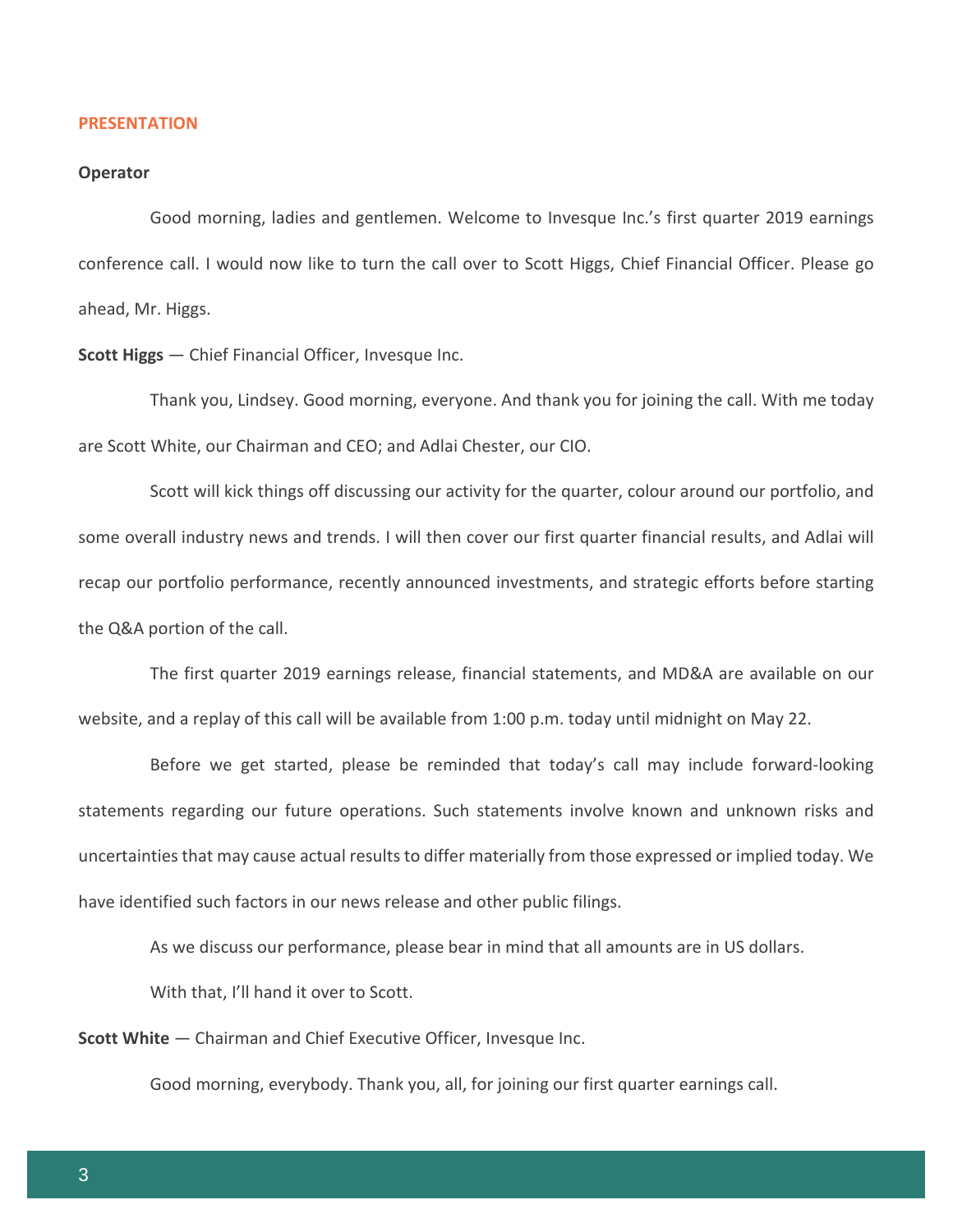As we come off a banner year of asset growth in 2018, our year-to-date activities highlight our commitment to expanding our relationships with some of our key operators. Year to date, we have announced over \$90 million of acquisitions with existing operating partners.

We closed on the previously announced transaction of three assets currently operated by Symphony for \$52 million. The purchase was funded with a mix of cash and \$5 million of Invesque stock issued at \$9 per share to the sellers. At closing, we consolidated our individually leased properties into a cross-collateralized 15-year master lease. The amended lease features fair-market value rent resets in 2025 and 2030.

In addition, we structured the transaction to receive warrants for a 9.8 percent stake in the Symphony operating company. Participating in the long-term upside of our operators through economic alignment provides another avenue for value creation for our shareholders. Symphony is one of our important partners, and we remain committed to maximizing the value of our properties and ensuring the credit underlying our lease is strong and sustainable. They have demonstrated the ability to successfully navigate changes in the skilled nursing industry, and we believe they are well positioned to succeed in our portfolio.

Further to our commitment of expanding with our key partners, we completed our previously announced acquisition of the Allen, Texas memory care community leased to Constant Care in January. Subsequent to the end of the quarter, we entered into a definitive agreement with Ellipsis to acquire three brand-new Class-A memory care assets leased to Constant Care. With these four acquisitions, we have grown our portfolio with Constant Care from three assets at the end of 2018 to seven assets after we close on this new portfolio.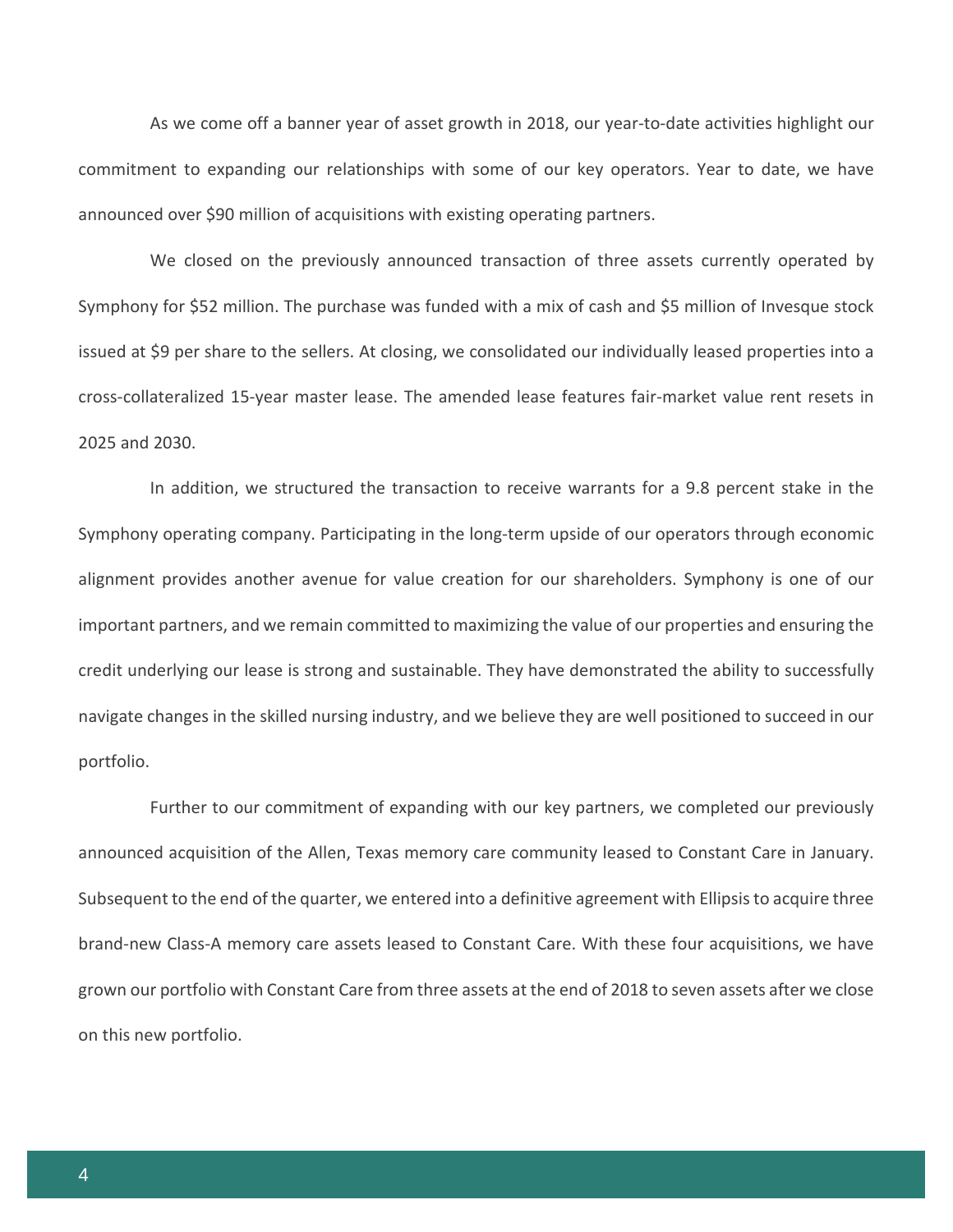Our pipeline of growth opportunities continues to be very significant, particularly in the private pay space. One important area of growth for Invesque will be through development projects with Ellipsis. Constant Care and Ellipsis are important partners for us, and we plan to continue to grow our relationships with both of them. Adlai will expand on this further a little later in the call.

One of our areas of focus for the balance of 2019 will be asset managing our existing portfolio. We will carefully monitor and possibly reposition parts of our portfolio through operator transitions to maximize performance. This will allow us to grow with our preferred operating partners and also explore opportunities with new best-in-class operators.

In addition, we will continue to opportunistically divest assets at attractive price points for our shareholders. We will redeploy proceeds into assets that better fit our long-term strategy of building our forever portfolio across the health care spectrum. The Magnetar joint venture we expect to enter into is an example of this capital recycling effort that Adlai will further discuss.

Let me comment on some industry themes. Excess development and the related supply in senior housing has been a headwind for the sector over the last few years. However, we have observed a recent drop-off in new construction starts. This support our view that inventory growth will decline in 2020. We believe the excess supply dynamic in seniors housing represents a tale of two cities. Supply continues to be heavily weighted to the top ten MSAs, with almost 40 percent of new senior housing units under construction in these top ten MSAs.

Our focus on regional markets has allowed us to avoid some of the oversupply issues facing the sector. By focusing on smaller and midsize markets, we continue to source sizable, high-quality opportunities that are substantially less challenged than the industry as a whole. With that said, we do not believe the headwinds for the sector are completely in the rearview mirror. We'll continue to be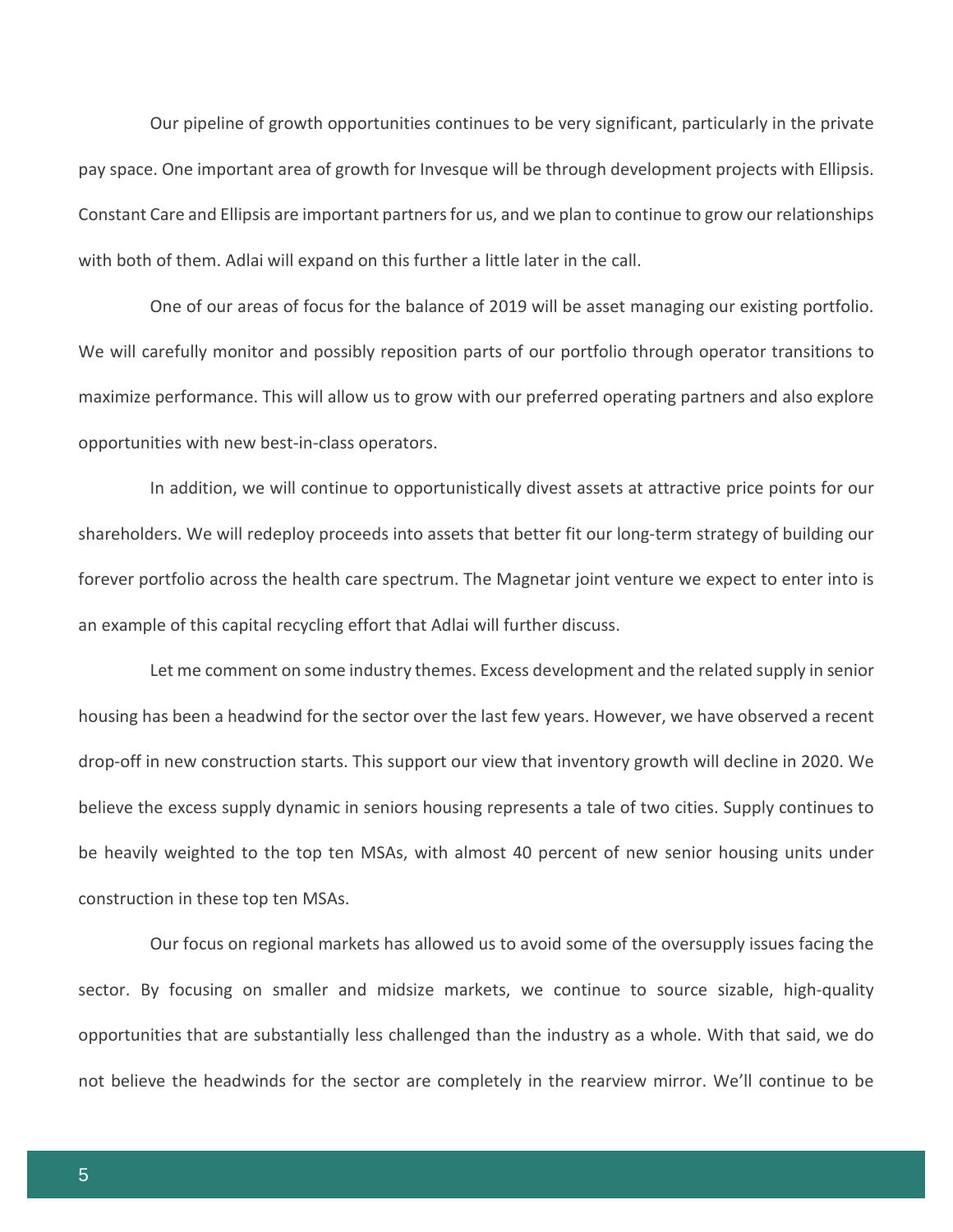diligent and very selective as we execute on our growth strategy in private pay senior housing, with a particular focus on partnering with regional market leaders.

On the skilled nursing front, we believe our portfolio of post-acute focused SNFs are poised to success under the evolving payment paradigm. The Centers for Medicare and Medicaid Services recently issued proposals for the rate year beginning October 1, 2019, that would update the Medicare payment rates and quality programs for SNFs. CMS estimates an increase of approximately \$887 million, or approximately 2.5 percent in payments to SNFs. This should serve as the first step for improving the operating environment for SNF operators.

Also, as we noted last quarter, we believe the implementation of the new case-mix model, PDPM, has the potential to improve margins and drive profitability for sophisticated skilled nursing operators, including the operators in our portfolio.

With that said, SNF headwinds have included lower per diem reimbursement, shorter lengths of stay, and escalating operating costs due to wage inflation. Wage costs, which remains near cycle highs, has been a significant driver of operating margin deterioration for skilled nursing operators over the last few years. We continue to actively monitor performance of our portfolio to make sure we're proactive in our partnerships.

Let me quickly touch on our medical office building portfolio. Our focus on multi-tenant, offcampus MOBs is a key differentiator for Invesque. There continues to be a large spread in cap rates between on-campus single tenant and off-campus multi-tenant medical office product. We really like the risk-adjusted returns we expect to generate on assets we target. We have observed health care systems and providers focusing their efforts on gaining market share by positioning away from the on-campus and

6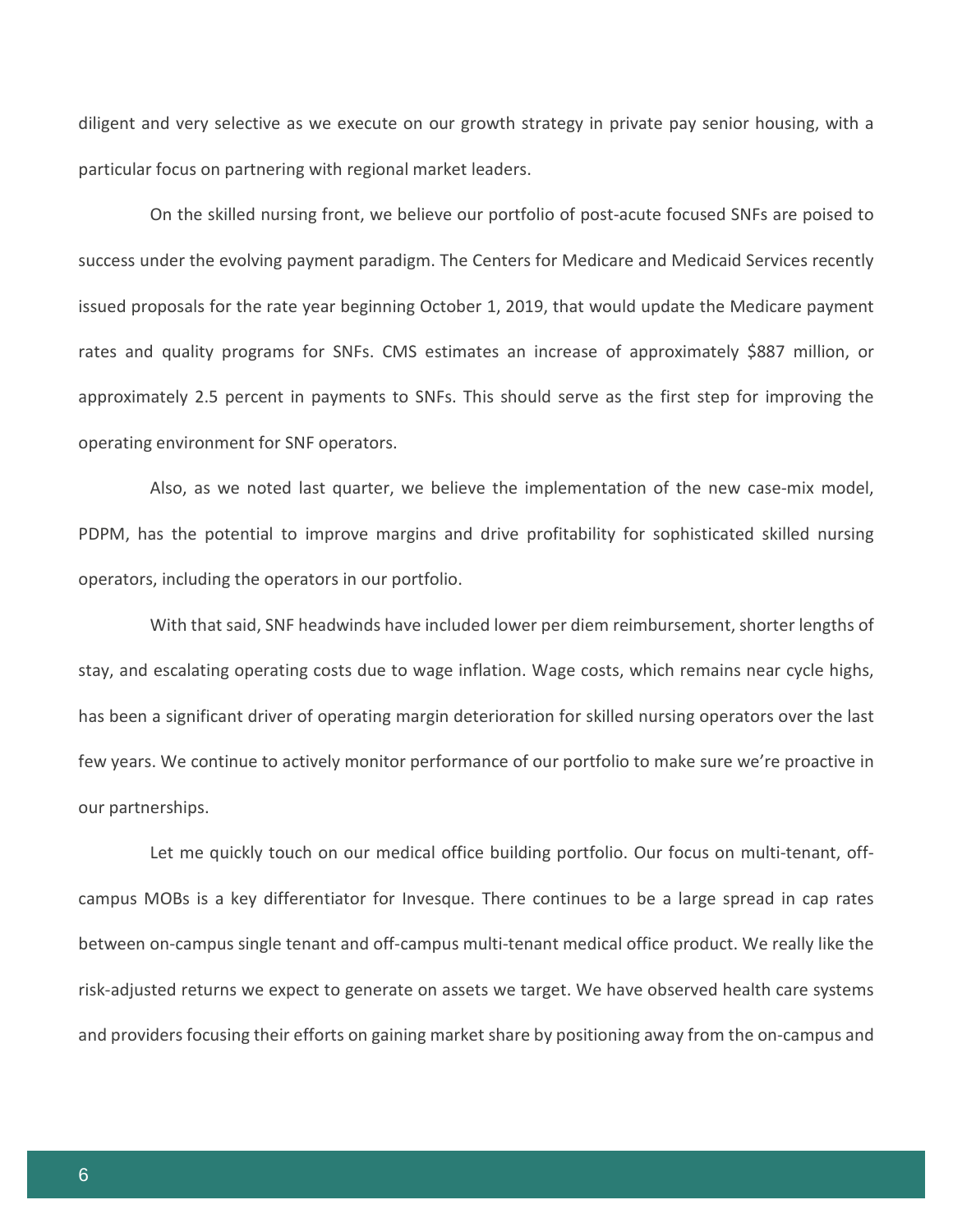into high-growth secondary markets. We remain excited about growing our niche strategy in the medical office space through our partnership with Mohawk.

I'm excited about what we've accomplished thus far. I'm even more excited about our robust pipeline and the opportunities we're seeing. We're on track for continued growth in 2019.

With that said, I'll pass it to Scott Higgs to talk about our Q1 2019 performance.

#### **Scott Higgs**

Thank you, Scott. For the quarter ending March 31st, FFO was \$0.24 per share and AFFO was \$0.21 per share. Due to a significant increase in the DRIP program participation we have seen in the first quarter of 2019, our effective dividend cash payout ratio was down to roughly 72 percent.

On the debt front, our average debt maturity now stands at approximately 4.7 years as of the end of the quarter, with only 14 percent of our debt rolling over the next three years. We are actively exploring opportunities to refinance debt to further stagger our maturities, given the attractive market pricing. We anticipate that we will continue to refresh our debt stacks strategically to enhance the profile for both Invesque and our partners. This will continue to strengthen our platform over the long term.

Having just recast our credit facility to a new upside and unsecured \$400 million facility at the end of 2018, we continue to look up and down our capital structure to create value for our shareholders. We believe that various corporate securities within our capital structure trade at significant discount to their intrinsic value. On that note, we put into place a buyback plan to repurchase the convertible debentures due in 2022 and 2023 respectively.

The NCIB for the convertible debentures is in addition to our current stock buyback plan, which we are actively using, and adds another tool for our belt for value creation. We will closely monitor market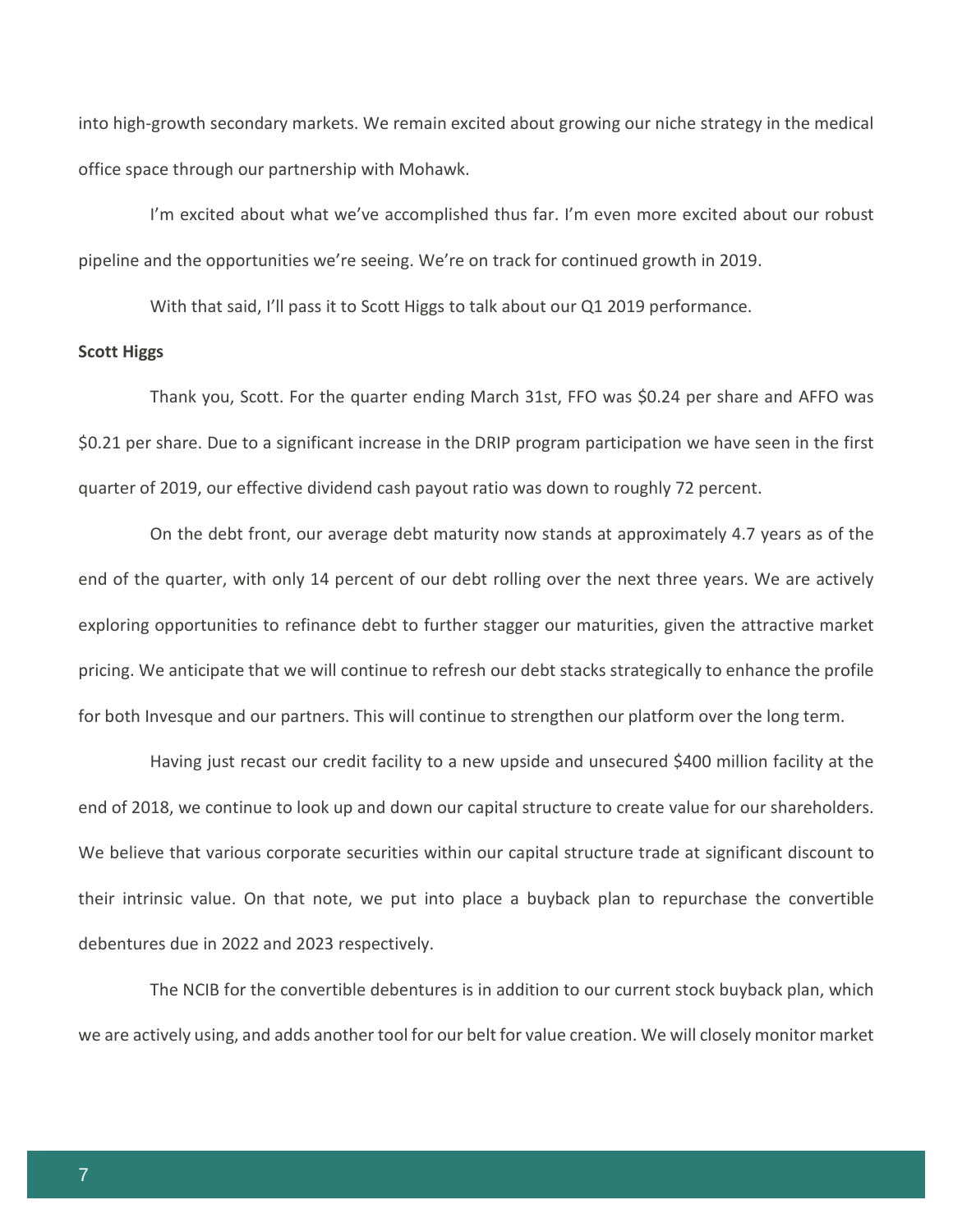conditions and opportunistically repurchase stock into convertible debentures when we believe that it is the best investment opportunity for our shareholders.

With that, I will pass it over to Adlai to discuss our portfolio performance and investment activity. **Adlai Chester** — Chief Investment Officer, Invesque Inc.

Thanks, Scott. The performance of our stabilized triple-net portfolio remains consistent with previous quarters.

On a trailing 12-month basis, as of December 31st, our EBITDAR and EBITDARM coverage ratios were 1.2 times and 1.5 times, respectively. Our trailing 12-month occupancy as of December 31st stood at 85 percent for our triple-net assets and 89 percent for our stabilized JV assets. For the MOB portfolio, stabilized occupancy sit at 92 percent as of December 31st.

As Scott noted earlier, our activity noted year to date showcases our relationship-driven approach to investing. We have entered into a definitive agreement to purchase from Ellipsis three brandnew Class A memory care facilities leased to Constant Care.

As a testament to our alignment, Ellipsis and Constant Care have agreed to take back consideration in the form of repayment of the mezzanine loan and Invesque common shares at a price of \$9 per share.

We formed our partnership with Ellipsis a little over a year ago, and we cannot be happier with the outcomes to date. The partnership provides us exclusive access to a right of first offer to invest in all of their senior housing and medical office development projects. We also have the right to purchase these properties upon completion.

The Ellipsis management team brings decades of experience developing health care real estate assets, as well as strong relationships with senior housing operators such as Constant Care. Partnering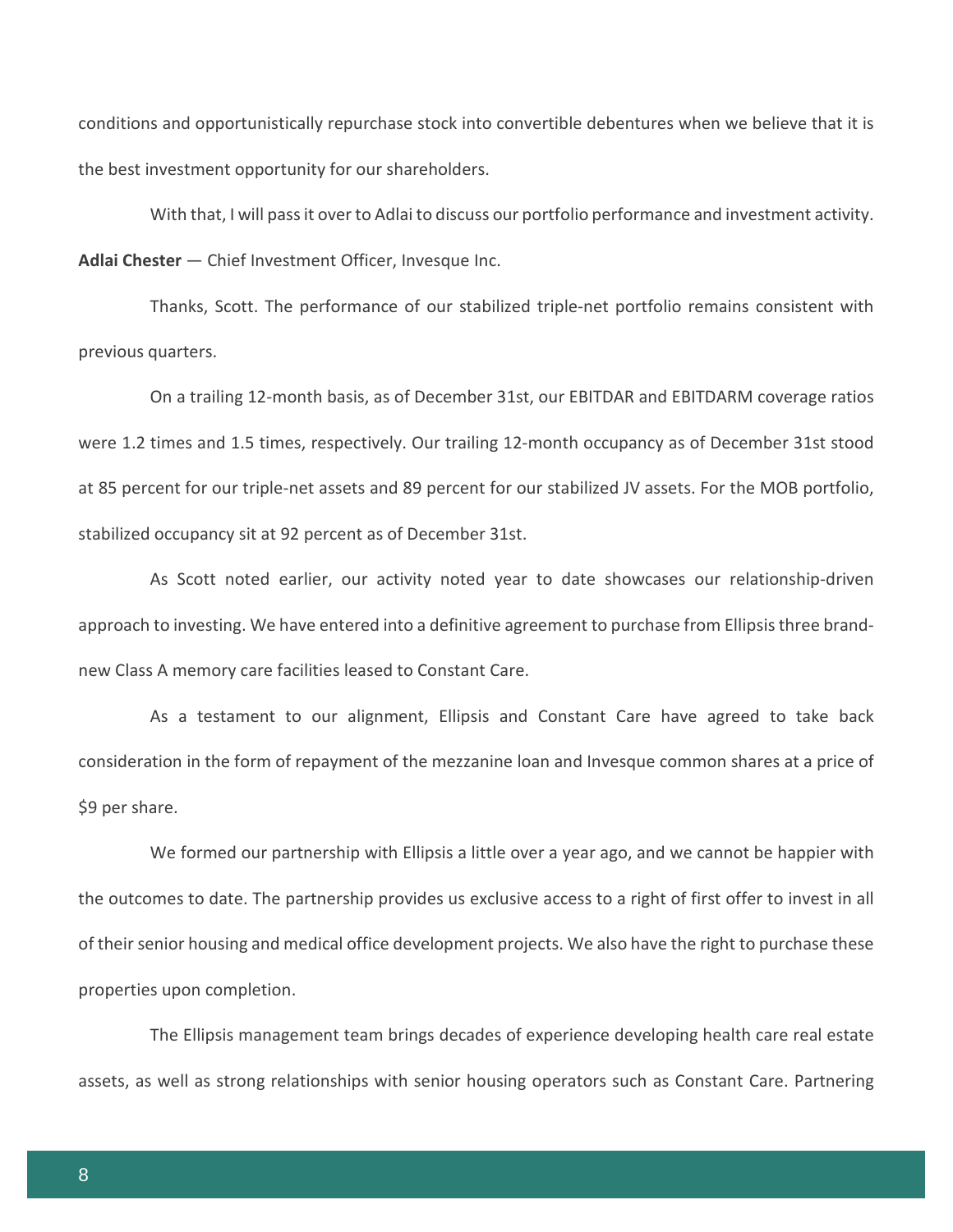with Ellipsis is a great way to grow and capitalize on our development platform, and you should expect to see us continue to focus on development opportunities with them.

Moving on, we announced this morning that we expect to enter into a definitive agreement to form a joint venture with Magnetar in May of this year. We will contribute nine properties to the venture, which includes four properties leased to Bridgemoor and five properties leased to Ensign. We will manage the operations of the joint venture in exchange for an asset management fee equal to 25 basis points of gross book value.

Magnetar will acquire a 35 percent interest in the venture in exchange for a cash payment of \$23 million to Invesque. The proceeds from the transaction will be used to fund future acquisitions. As a part of the joint venture transaction, we will provide a working capital loan of up to \$10 million to Bridgemoor. Bridgemoor was formed in 2017 and operates the four communities in Texas that we are contributing to the joint venture.

The working capital loan will provide them the financial flexibility to continue to ramp up their operations. We will receive warrants for a 9.8 percent interest in Bridgemoor, which will allow us to participate in the upside of the operating company.

Magnetar's been a very important partner for us since our IPO almost three years ago. The joint venture provides us the opportunity to raise attractively priced capital to continue our growth.

As Scott mentioned at the top of the call, our deal flow continues to be very robust, particularly in the senior housing space. With proceeds from strategic dispositions and favourable debt availability, we now feel confident that this pipeline will result in continued acquisitions and growth in 2019.

I'd like to thank everyone for joining the call, and we'll open the line for questions.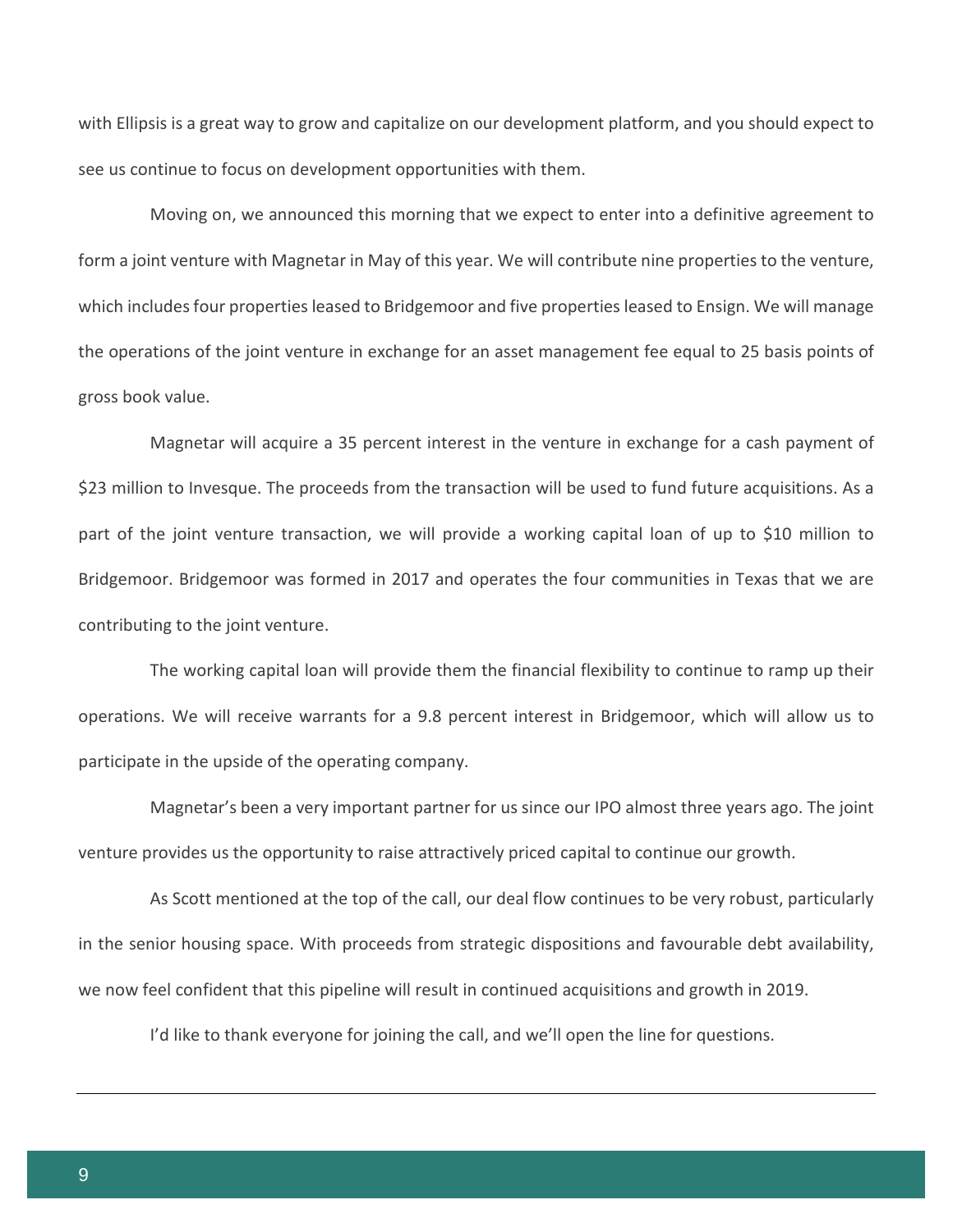#### **Q&A**

#### **Operator**

At this time, if you would like to ask a question, please press \*, then the number 1 on your telephone keypad.

Our first question comes from Stephane Boire with Echelon Wealth Partners. Your line is now open.

## **Stephane Boire** — Echelon Wealth Partners

Thank you. Good morning. I was just wondering, can you give us some more details regarding the warrants for the stake in the Symcare operating company? I mean, what are the conditions for you to be able to exercise the warrants? And do they have an expiry date? And more importantly, what would be the impact on your liquidity if you were to exercise those warrants?

**Bryan Hickman** — Senior Vice President, Investment, Invesque Inc.

Hey. This is Bryan. I'll take that one. So with respect to the Symphony warrants, the duration is even-date with our master lease. And the conditions upon which they become effective, it's effectively like a tag-along right. If they were to ever sell the operating company, we get a chance to participate as a 9.8 percent stake.

A couple of important things to consider about it from a liquidity standpoint, the warrant position does not ever obligate us to make any kind of capital contribution, so it's an upside-only feature. And as it relates to what it does from a cash flow perspective, the only impact to our liquidity is if the Company were to ever transact, we get to participate in the benefit.

#### **Stephane Boire**

Okay. So there's no capital also when the—if there's a transaction?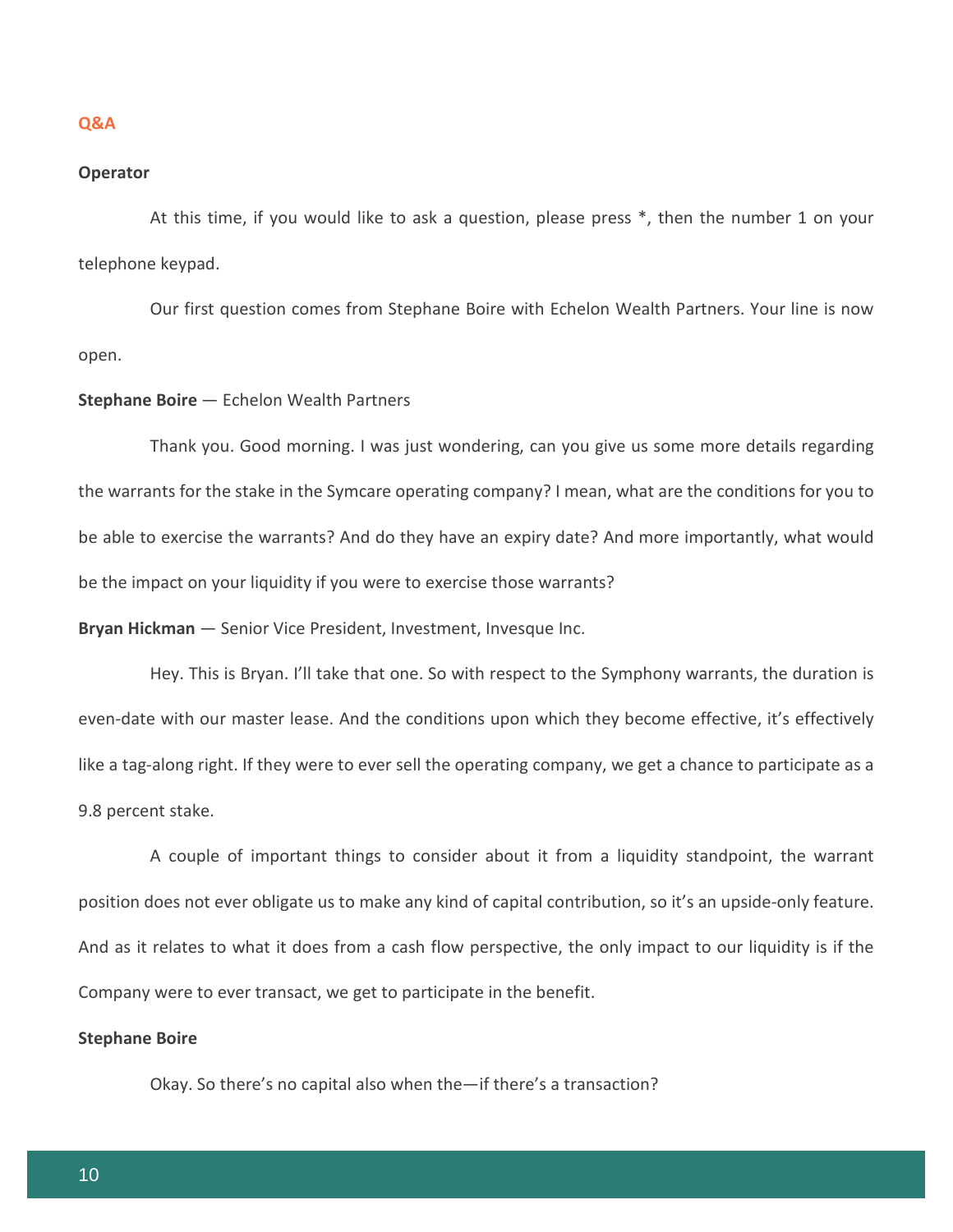#### **Bryan Hickman**

When we elect to exercise the warrant rights, the consideration is nominal, call it \$10.

## **Stephane Boire**

Okay. Okay. Okay. That's good. And can you give us some details on the loss from joint ventures this quarter? It came in at 3.8 million, which seems to be obviously related to the change in fair value according to the MD&A. But I'm trying to understand the mechanics here and, obviously, from a modelling standpoint, trying to forecast what to expect in future quarters. And if there were any onetime items in there?

#### **Scott Higgs**

Yeah. So this is Scott. So you're right on. I mean, the loss is predominantly driven by fair value adjustments. As you know, similar to the investment properties, we go through the same valuation process every quarter with respect to the joint ventures. And this quarter, we were down a little bit, just based on performance in cash flows and projections and so forth.

But in terms of how to predict that going forward in terms of the fair value, as you've seen from quarter to quarter, it moves somewhat based on market conditions and performance. So it's a little bit hard to give you a prediction on that particular element.

## **Stephane Boire**

Okay. That's good. That's it for me, then. I don't have any more questions. Thank you.

#### **Scott White**

Thanks, Stephane.

## **Operator**

Our next question comes from Troy MacLean with BMO Capital Markets. Your line is now open.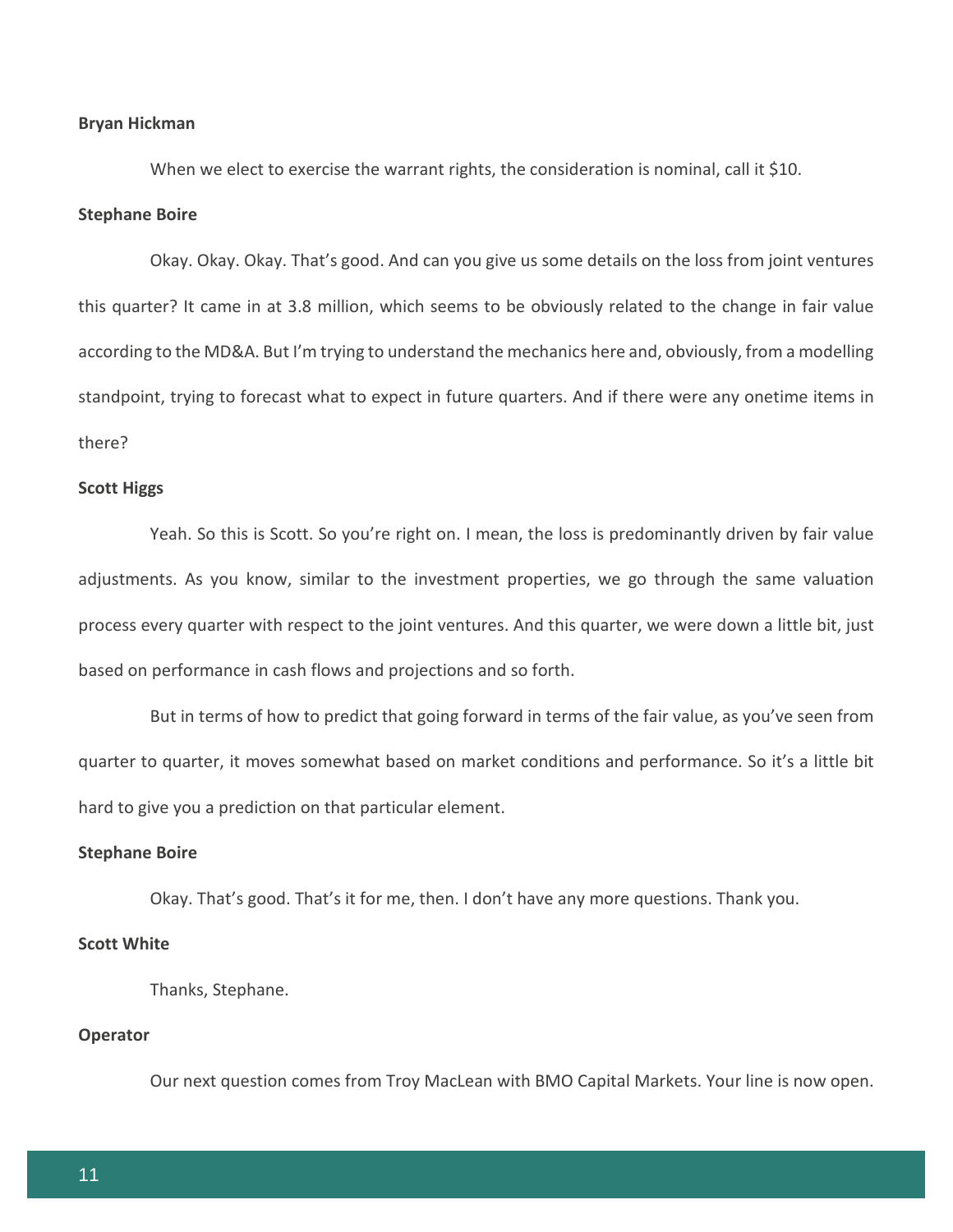#### **Troy MacLean** — BMO Capital Markets

Thank you. Good morning. Just on the Bridgemoor loan, Adlai, I didn't quite catch your comments at the end. Is the loan because the tenant coverage has declined? Or is this for them to expand?

# **Adlai Chester**

So we acquired these buildings in the last, call it, 12 to 24 months. They're brand-new buildings. They were paying rent before they were able to actually bring residents into the facility, and so it's in ramp-up. They're in stabilization. So we are supporting them through that process. We've seen a lot of positive momentum with them.

But once again, we want to continue to support them. We believe in them. And that's why we obviously structured the warrants as well in that situation.

#### **Troy MacLean**

So is the stabilization going about as well as it was predicted like 12 to 24 months ago? Or is it—

## **Adlai Chester**

No, no. I think the first 12 months, I would say because they were delayed in being able to admit residents, it did not hit our expectations. But I would say, based on the re-forecast of where things are, they are in line with what we're expecting. So delayed from where we wanted it to be, but we see the path.

#### **Troy MacLean**

And then just the interest rate on the loan, so what is the interest rate on the loan to Bridgemoor? And is it a pay-in-kind? Or is there actually cash interest paid until the term of the loan's over?

#### **Adlai Chester**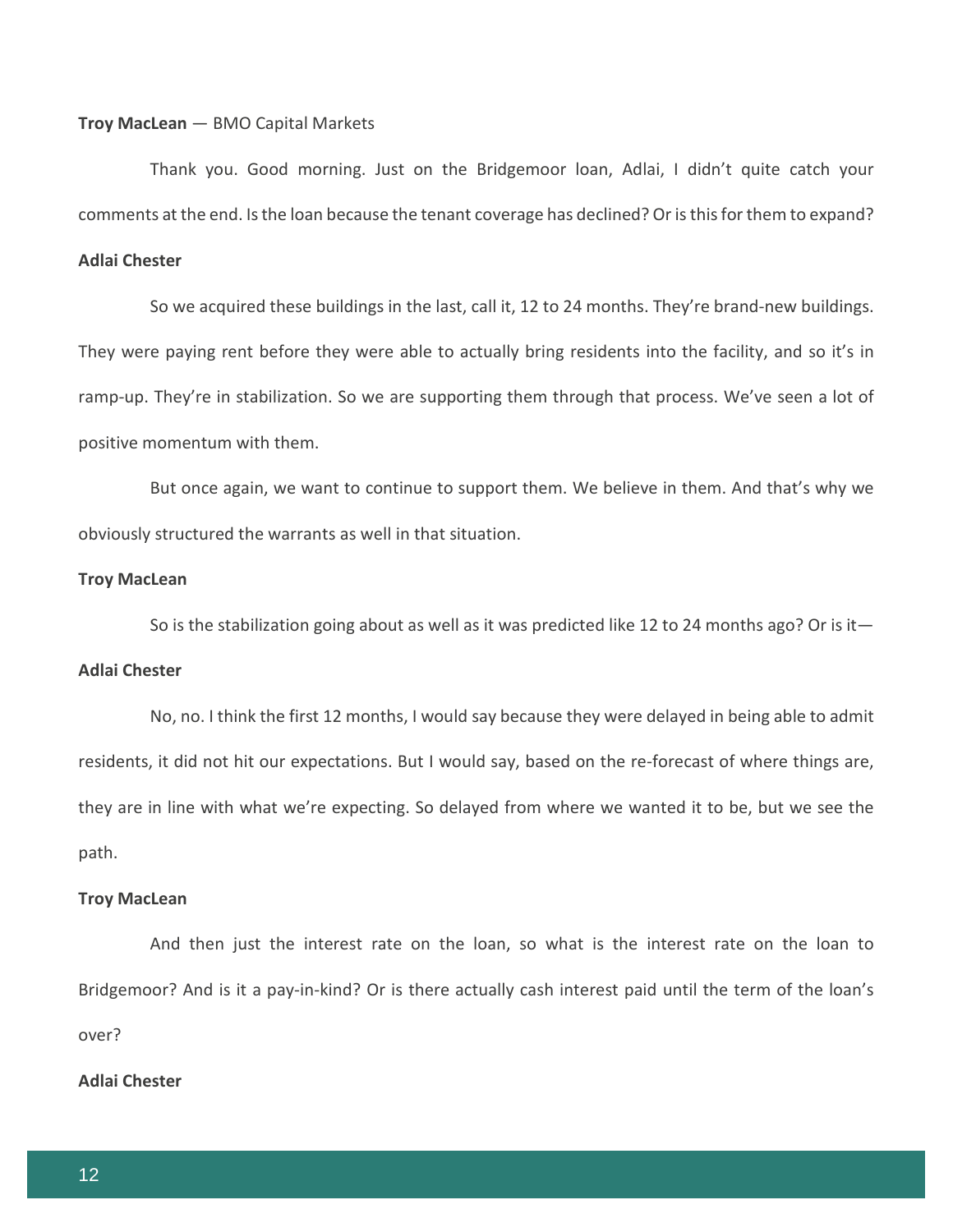So it's 5 percent is what they're paying, and then there's a waterfall based on performance of when that gets paid back. So we would expect—obviously, we've modelled it that we would start receiving payment once the building has stabilization.

## **Troy MacLean**

And then just on the Magnetar JV, is there any assumed debt? Or is the \$23 million like a good way to look at the value of the 35 percent stake in total?

## **Adlai Chester**

That is with debt in the JV. So that's only the equity portion of that joint venture. So that's—

## **Troy MacLean**

So what would be the total—

## **Adlai Chester**

—to answer your question—I'm sorry. Go ahead.

## **Troy MacLean**

So what would be the total transaction value, then, on Magnetar's stake for the nine properties?

## **Scott Higgs**

About 180 million.

#### **Troy MacLean**

And then just, would you say the valuation of the JV properties like on a per-bed basis would be consistent with the rest of the portfolio? Or would be, because it's Ensign, there'd be some more upside and there's some newer properties in there?

## **Scott Higgs**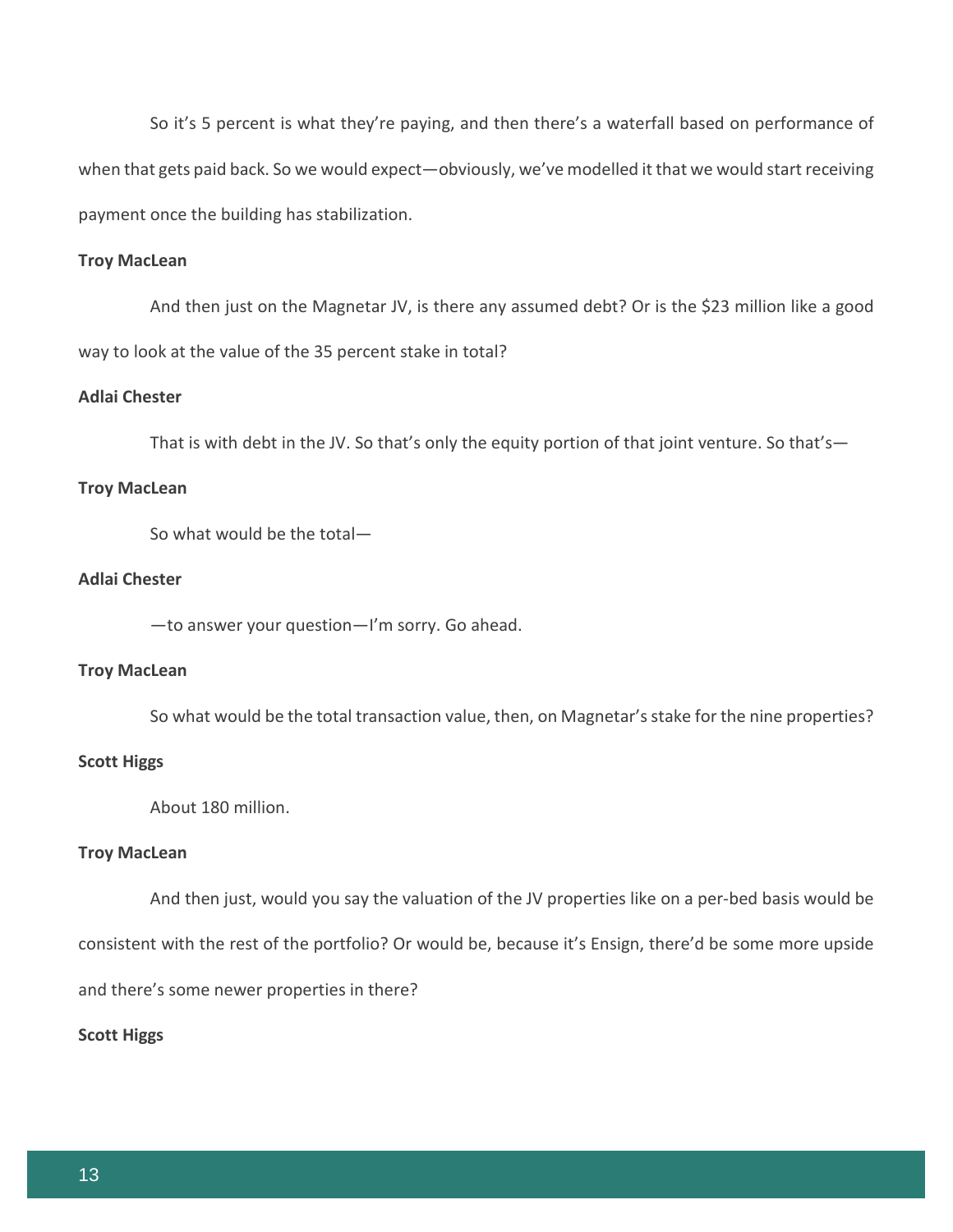We believe that the pricing was attractive in terms of the rest of our portfolio. So we achieved a very good valuation on this joint venture.

## **Troy MacLean**

And then, so just on the asset management we talked about potential operator transitions. Would it be fair to say that you'd rather switch operators than cut rent? Or how do you think about that when you're looking at what you want to do and where you want to take the portfolio?

#### **Scott White**

Yeah. So I think it's facts and circumstances-based. At a holistic level, we want to grow with operators that we believe we have a long-term future with. There are some operators, as we've gone through and grown as quickly as we have last year, we acquired portfolios where you might have an operator operating one or two buildings; maybe an operator in a building that we don't think is suitable for that building, so in that case we'll look to either potentially sell the building, and we've indicated we're looking to do that, or swap out the operator.

But with all else being equal, when we go into transactions, we acquire buildings and operators we want to be partners with. And generally speaking, for the operators that we fundamentally believe in, i.e. Symphony, we will work with them to keep them in the building because we think they're best suited for that building.

#### **Troy MacLean**

And then just finally, pro forma the JV with Magnetar and the memory care acquisitions you're going to make in May, what's the mix of medical assets or NOI that comes from medical office buildings, private pay, or SNF? Do you have that breakdown available?

## **Scott White**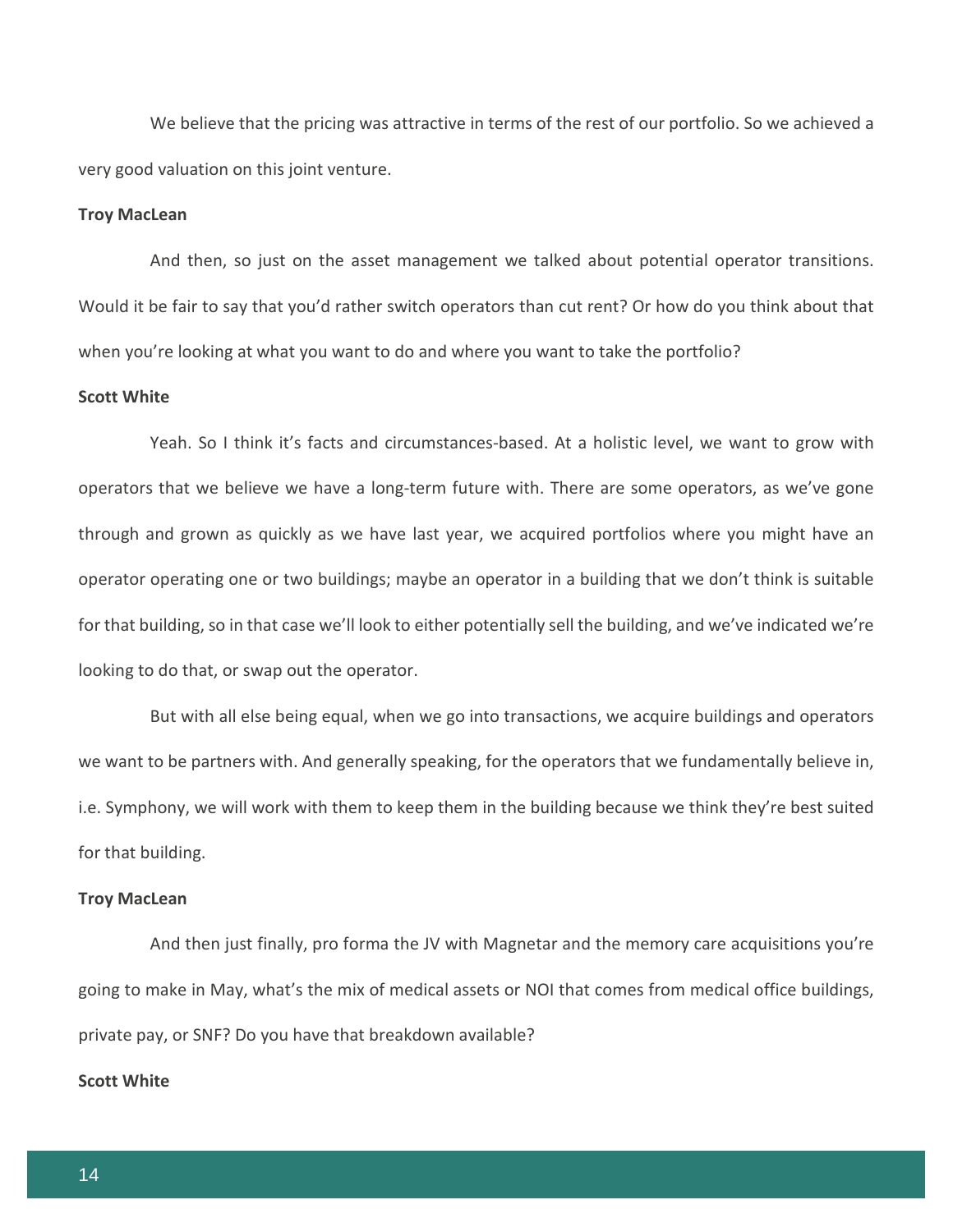Well, the MOB's about 8 percent. The skilled is probably still about 50-ish percent. And the seniors housing is about 42 percent. Our skilled now is just about 50, but what you could see us starting to do is make sure we're focusing on the mix that we've been talking about since the beginning. As we talked about during the IPO road show and subsequent to that, our ideal portfolio to be approximately a third weighted towards skilled, approximately a third weighted towards seniors housing, and approximately a third weighted toward other strategic inclusive of MOB.

We never have, nor will we manage our portfolio to hit those buckets. However, we do reflect at a holistic level where do we want the portfolio to be. We want it to be more evenly balanced. And what we did with the Magnetar JV and what we've done with Ellipsis, and what I think you might to expect to see from us in the future is to continue to focusing on reducing the overall concentration of skilled in our portfolio to likely below 50 percent in the not too distant future.

## **Troy MacLean**

Okay. That's good colour. I'll turn it back.

## **Scott White**

Thanks so much, Troy.

#### **Scott Higgs**

Thanks, Troy.

## **Operator**

Our next question comes from Brad Sturges with IA Securities. Your line is now open.

#### **Brad Sturges** — IA Securities

Hi, there.

#### **Scott Higgs**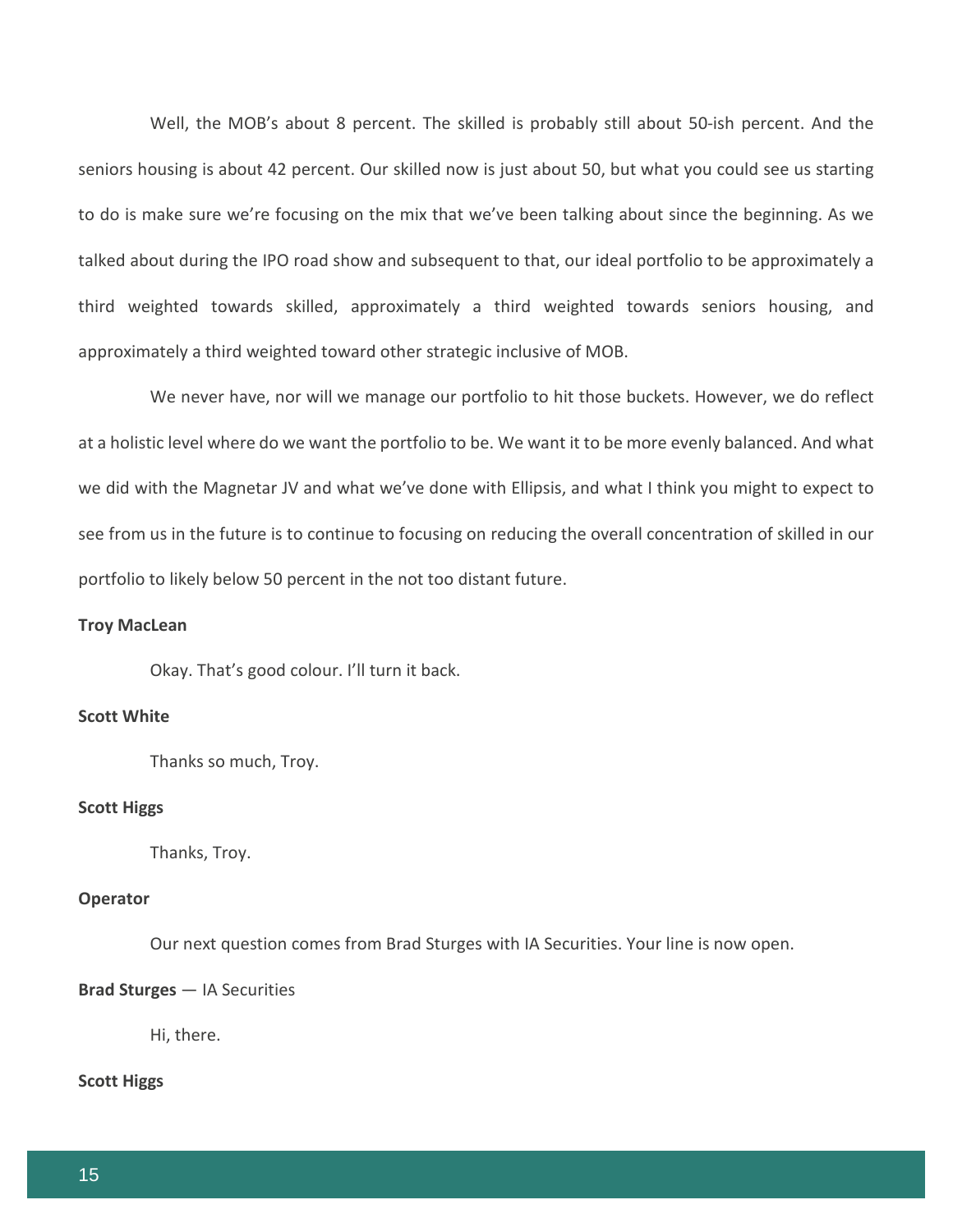Good morning, Brad.

## **Adlai Chester**

Hi, Brad.

## **Brad Sturges**

So taking into account the acquisition with Ellipsis and the joint venture, if you were to just look at AFFO going forward, is there any guidance on with the two transactions of how we should be thinking about the AFFO impact?

## **Scott Higgs**

Yeah. Brad, I think the result of those two transactions in and of themself will result in a pretty consistent run rate on an AFFO basis, on a blended basis.

#### **Brad Sturges**

Okay.

## **Scott Higgs**

Which I think is important from the standpoint we are transitioning from skilled to senior housing. So that just remains the same as a positive movement.

## **Brad Sturges**

Right. With the JV with Magnetar, the asset, I guess the implied purchase price, is that consistent

then with your IFRS value for those assets?

#### **Scott Higgs**

It is.

## **Brad Sturges**

Yeah. And with Ellipsis, how much stock is being issued to Ellipsis as far as that transaction?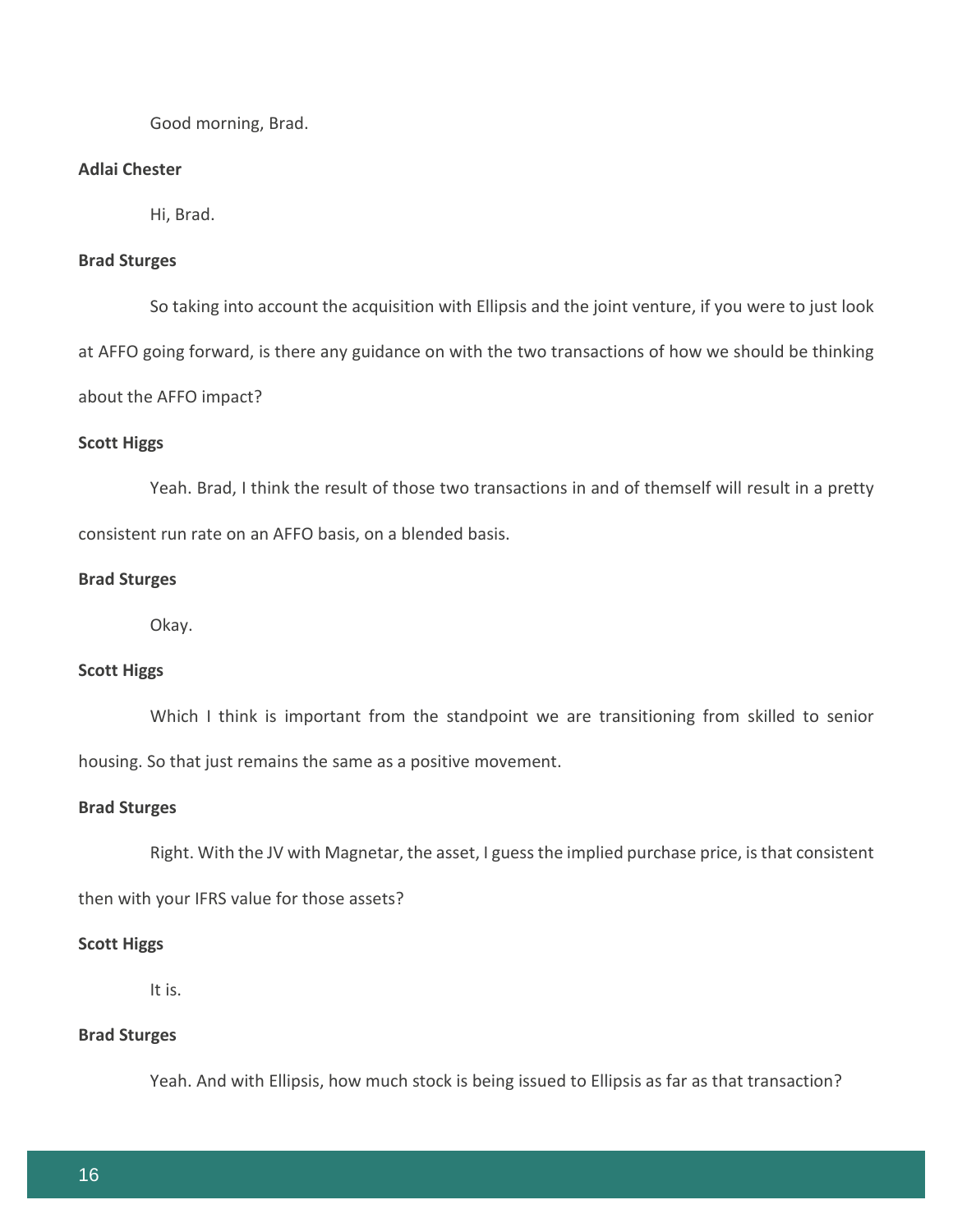#### **Scott Higgs**

Yeah. So I think the great thing about that one, it took about \$3.5 million of stock. I think the important concept, though, is they're taking no material cash. So they're paying off lenders, and then they're either applying it to the loan or taking back shares, so no cash going to them just to create more alignment.

#### **Brad Sturges**

And are those assets, from an operational point of view, stabilized at this stage?

#### **Scott Higgs**

So one, Fishers, which is one of the three buildings, is leasing up very well. I think they're now at 21 residents out of 36. And it's been open for, I think, now about seven or eight months. So it's way ahead of what they anticipated. The other two, we will not be closing on until they are, in fact, opened.

I think the thing that we—why we were attracted to doing this transaction, if you look at the last two buildings that Constant Care has developed and opened, both have hit 100 percent occupancy with waiting lists ahead of projections.

So we feel very good, once again, with Constant Care as an operator, and we're excited to own these buildings.

#### **Brad Sturges**

Mm-hmm.

## **Adlai Chester**

I think it's worth highlighting that the buildings will also be consolidated into the Constant Care master lease so that we don't have individually leased fill-up assets.

#### **Brad Sturges**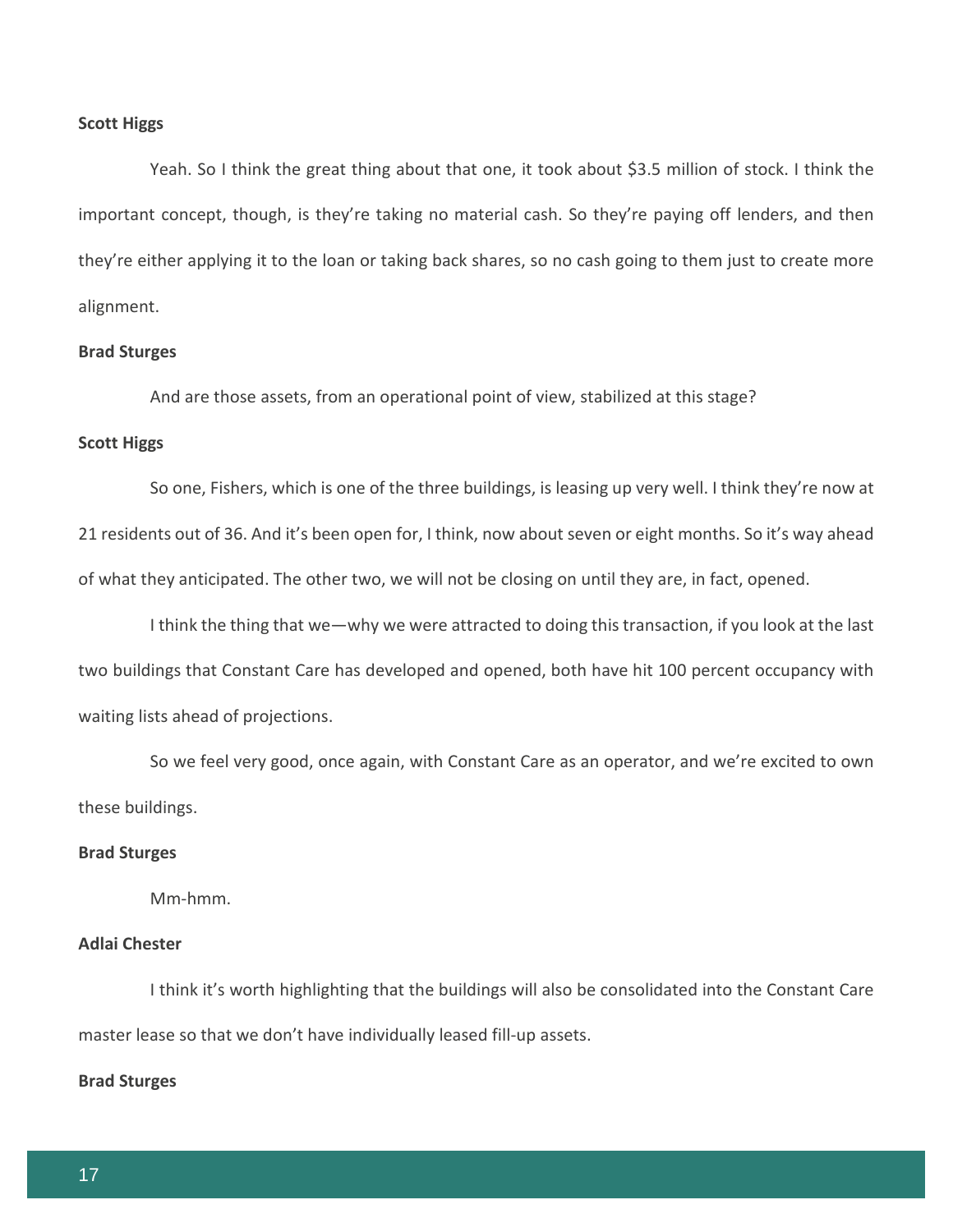Right. And I guess just maybe last question in terms of dividend policy. Yield is north of 10 at the moment, and you've highlighted a pretty robust pipeline of opportunity on the acquisition side. Any thoughts on the dividend strategy at this stage whether you're comfortable at these levels? Or would it be more prudent to be trying to retain more cash towards growth?

## **Scott White**

Yeah. I think it's a great question, Brad. From a dividend policy standpoint, we intend to keep our dividend policy and our expectation exactly where it is today. We don't intend, as I say, to either cut, nor to grow our dividend. Yes, it is a high-yielding equity, but that's because we fundamentally believe that the equity is substantially undervalued.

While I would love to retain some of that cash and continue to grow, we know a lot of our shareholders have invested in us and believe in us. And we're looking for that dividend, and they are not expecting a dividend cut. So I could tell you where we stand right now, we have no expectation of changing that dividend.

#### **Brad Sturges**

And with regards to the DRIP program, no change there as well?

## **Scott White**

In terms of do we intend to eliminate it or anything like that?

#### **Brad Sturges**

Yeah. Whether you would suspend or not, given you believe you're highly undervalued at these levels?

## **Scott White**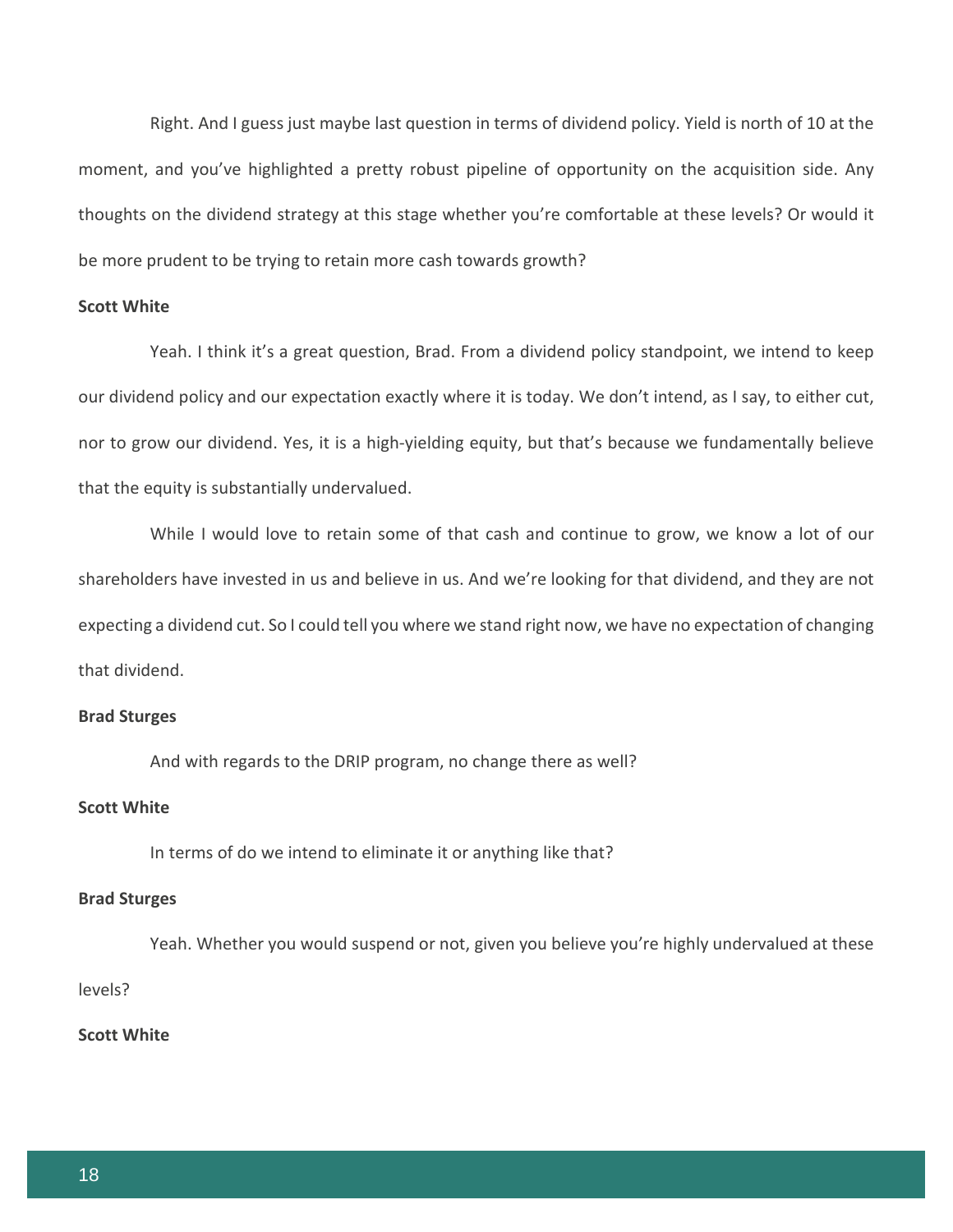Yeah. So at the moment, we're going to leave the DRIP program in place. It's certainly something I think we can continue to assess over time. It's one of the tools we can think about as we want to think about our allocation of capital. The other thing is we have our share buyback, which we have to date not spent a lot on. And we do fundamentally believe the shares are undervalued and do think there is a substantial ROI in buying in our shares. However, with limited capital, we need to balance that against the opportunities we have ahead of us.

And as you can see, we're now not quite halfway into the year, in fact, I'd say barely four months into the year, and we've already announced \$90 million in transactions.

Historically, you've seen this team, going all the way back to the health lease days, execute on a minimum of 300 million to \$400 million per year, and I feel confident that we're going to continue on that run rate. So we do balance the ability to grow and to execute our strategy with things like what you're asking: the dividend, which we have no execution of cutting; the DRIP; and the share buyback.

## **Brad Sturges**

Okay. Great. Thank you.

## **Scott White**

Thanks so much. Take care.

#### **Operator**

Our next question comes from Chris Couprie with CIBC. Your line is now open.

#### **Chris Couprie** — CIBC

Morning, guys. I wanted to start with the JV. In terms of the initial size, the 180 million, that's at 100 percent basis, is that right?

#### **Scott Higgs**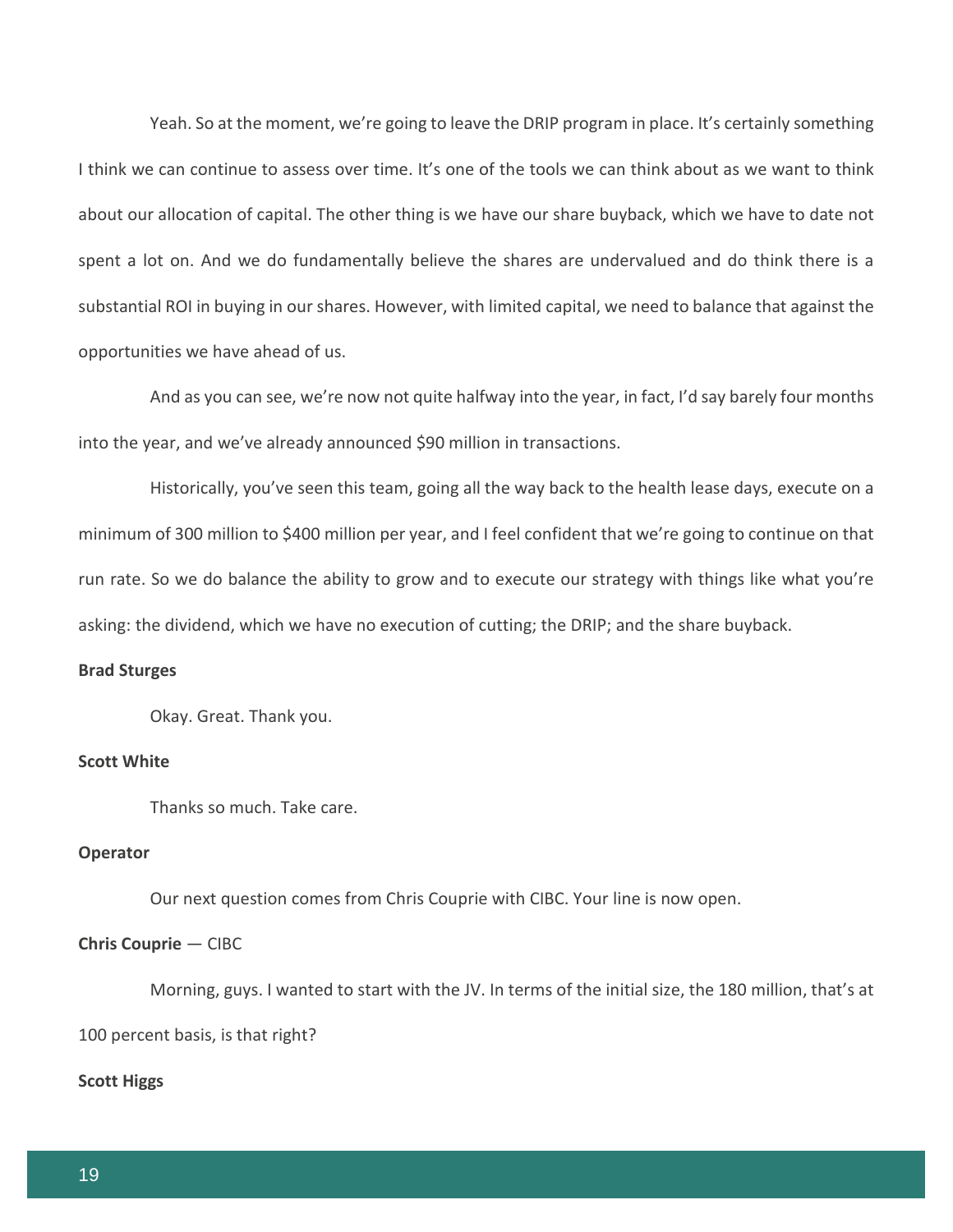Correct.

#### **Chris Couprie**

Okay. How was that size determined? And then how did you guys decide which assets would get put into the JV? And is there an ultimate size that you think this JV could become? And did you have discussions with other parties to structure a JV like this, other than Magnetar?

## **Scott White**

Yeah. So let me start with the last question you asked, and that being will you have discussions with other potential capital sources to joint venture? And the answer is yes.

So as we continue to execute on our strategy—and as I mentioned before and I'll continue to emphasize, we have a very robust pipeline—we need to continue to be strategic and creative in how we access capital. It's nice to have the pipeline. If you can't access the capital to execute on it, it is very challenging.

With that said, as we've just discussed, we believe that our stock is substantially undervalued, and as such, don't intend to issue equity to the market. So we continue to look for creative ways to access capital and joint ventures are one of those ways.

With regards specifically to how we size this and the assets we selected, it was purely negotiations between us and Magnetar. Magnetar has been a great partner of ours. They have supported us a number of times, both through the initial equity and then, as you know, through convertible preferred.

We explained to them how we have a pipeline we want to execute on and looked at various ways to access capital so we can continue to grow and execute on our pipeline. And in a negotiation that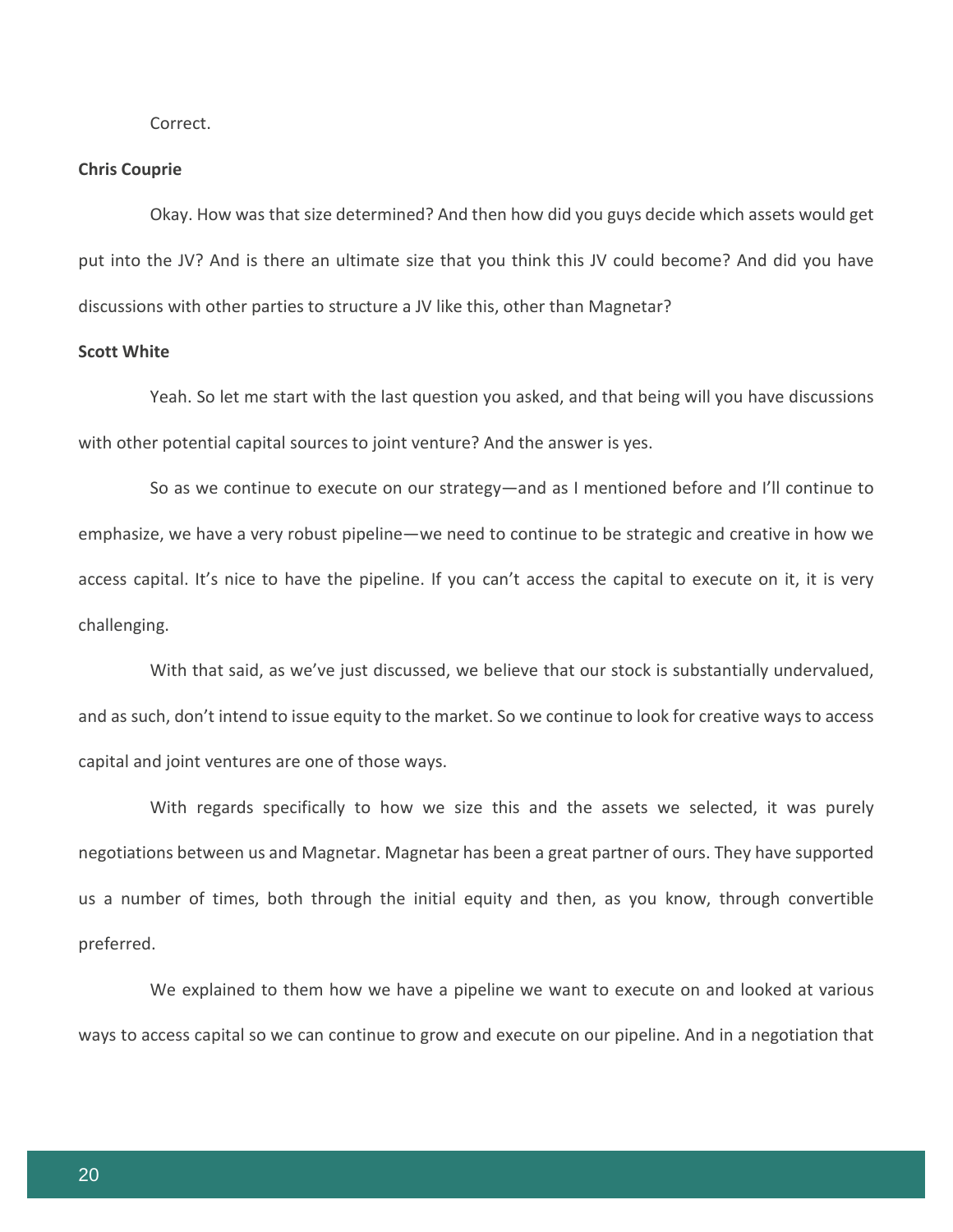is between us and them, we decided what sizing was right for both us and them. And we decided what asset mix had the right risk-reward profile for them.

You think about why skilled versus seniors housing; why seniors housing versus MOB. As we talk to various capital providers, different capital providers are looking for different risk-return profiles. For us, we're looking for a way to continue to execute on our strategy. As I said before, and I think it's worth emphasizing, we were and, I think, today still are slightly over-allocated to skilled.

We're not afraid of skilled. In fact, don't be surprised if we don't do another skilled deal. With that said, all else being equal, we do want to focus on the balance in our portfolio. So this was an eloquent way of saying, okay, why don't we take some chips off the table at a very reasonable fair but full valuation, take some chips off the table and reallocate some of those dollars from skilled, i.e. the nine assets that are in this portfolio, to seniors housing, i.e. Ellipsis and maybe some other assets.

## **Chris Couprie**

So in terms of the ultimate size of this JV, is this just a one and done with Magnetar?

## **Scott White**

I would say for now the expectation is this is one and done. I wouldn't say that that's definitive, that there's no chance we would grow it, but I think for right now the expectation is there is a certain pool of capital we were looking for and this sort of met that goal.

## **Chris Couprie**

Okay. Then with respect to Bridgemoor, so my understanding is this sale was the old Rapid Recovery portfolio. So Bridgemoor, they are a new operator, I guess, that's assuming the operatorship of these properties. Am I right? And then if so, was there any—did you have to get permission for this to take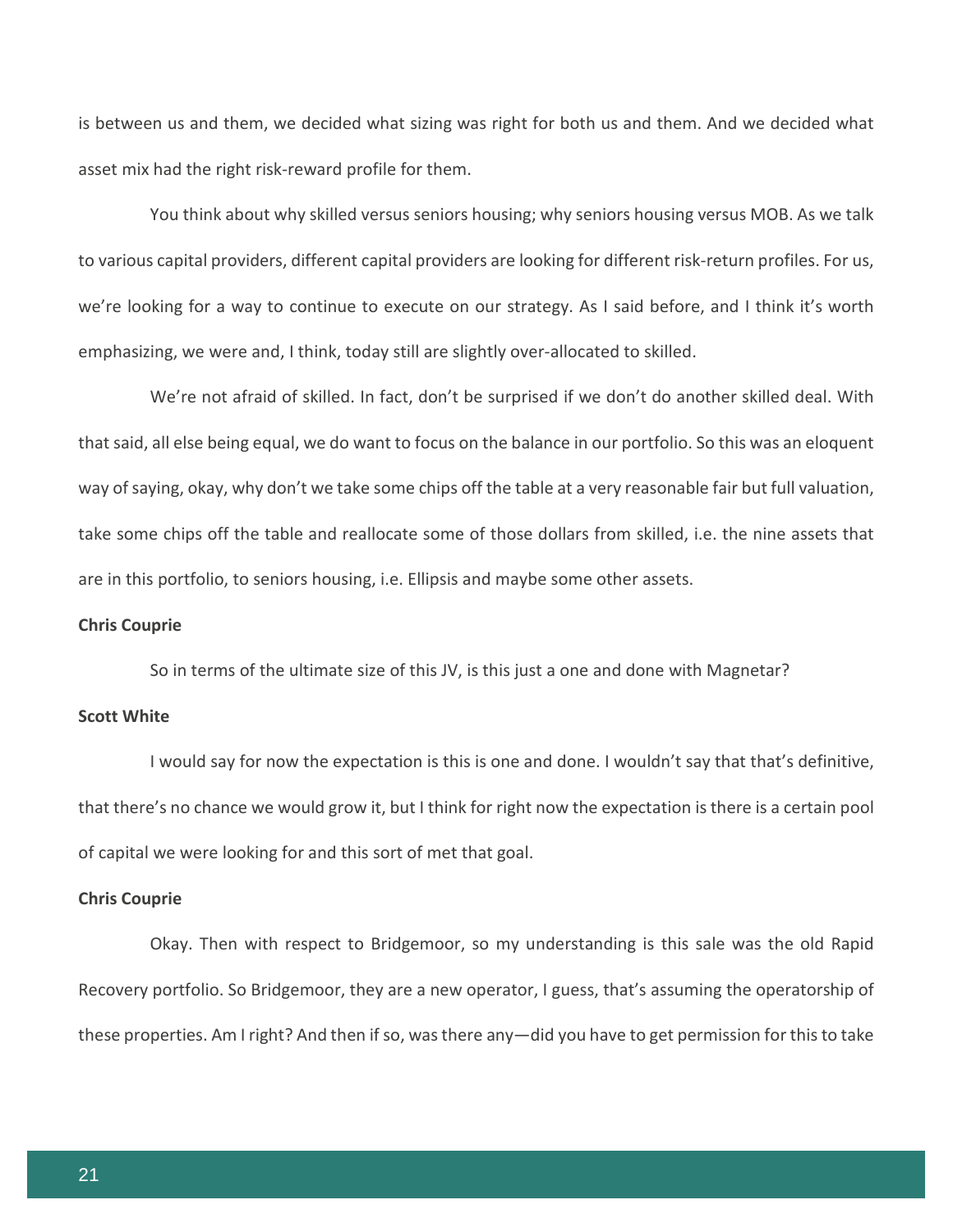place? Was there any kind of change in the lease structure? Any changes at all with Bridgemoor now operating?

#### **Scott White**

Yeah. So it is not a new operator. You're right. These are the former Rapid Recovery centres, and it is a name and ownership change with regards to that operator. But it's the same operator that's been in that building from the beginning. It's the same operator that we believed in from the beginning and still do today. Nothing has led us to believe that this operator won't be able to execute. It's an operator that actually has experience operating very similar buildings in these exact markets years ago in a prior life and with a prior company. This was a new operator two or so years ago right before we acquired these assets.

And as Adlai pointed out, and I think it's important, the model has not changed, nor has the projections for those properties changed. What has changed is the timeline of ramp-up. So these were brand-new assets, and brand-new assets are a double-edged sword. On the one hand, you have assets that are in lease-up. On the other hand, I believe, and I'm going to emphasize believe because I'm not 100 percent certain, but I believe we have by far the youngest portfolio in the industry.

How do you get that? You get that by acquiring new assets that then have to go through leaseup. So what we've struggled with a little bit here and in other assets is, they just take longer to lease up. Why is that? Well, on these specific assets, it had delays around licensure and registration with the various entity that they need to register, and that set them behind a few months. They were paying full rent through that time, and when you're paying full rent on empty buildings for a few months, all of a sudden you turn around and you realize, well, our pro forma still works, but we're a few months behind. How do we make that cash work? And that's where we're partnering with them.

#### **Chris Couprie**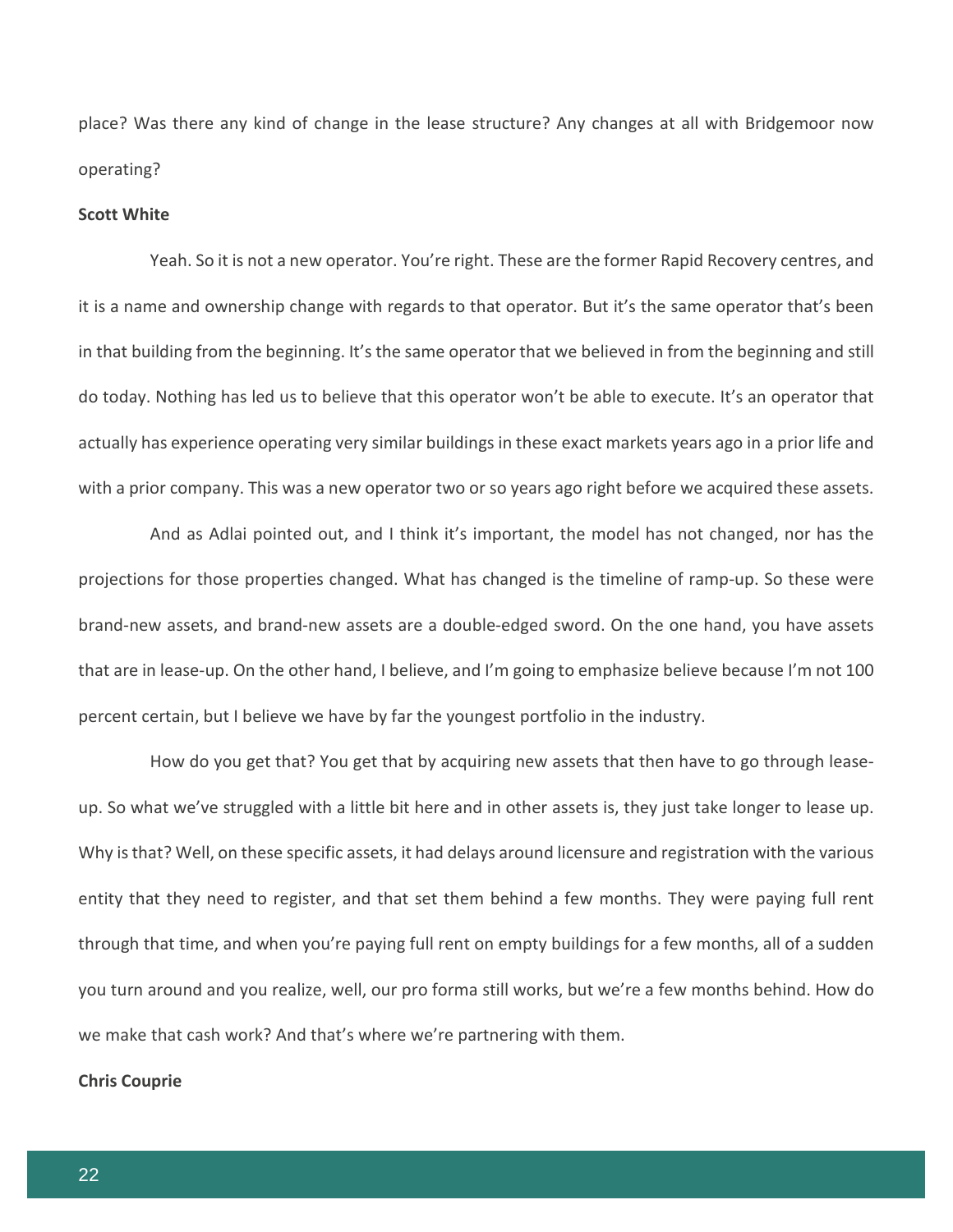Got it. Okay. With respect to Ellipsis, can you remind us what's kind of left in that pipeline after you make these acquisitions?

## **Adlai Chester**

Yeah. Yeah. So they continue to grow it. So if you look at the operating assets that they have, they have a medical office building that the … specifically the hospital that they partner with has a purchase option. So I'm not sure we'll be able to acquire that unless we negotiate with the hospital. But they have several projects that are in development right now. So I would expect to see potential acquisitions with them not for the rest of '19, but as you get into 2020 you'll see some more opportunities.

#### **Chris Couprie**

Okay. So just then maybe just rounding out the acquisition discussion, I think on the last call your pipeline was in the kind of \$3 billion range; hoping to do 300 this year. Any change in either of those two kind of figures?

#### **Scott White**

 $N<sub>0</sub>$ 

## **Adlai Chester**

No. I think we believe we'll be able to achieve what we indicated. Once again, we have to be creative with our capital to make sure we can source appropriately priced capital to do the transactions, but we still feel confident that's going to happen.

#### **Chris Couprie**

Makes sense. Okay. And then just last question from me, just big picture. The Medicaid backlog in Illinois, any update there?

## **Bryan Hickman**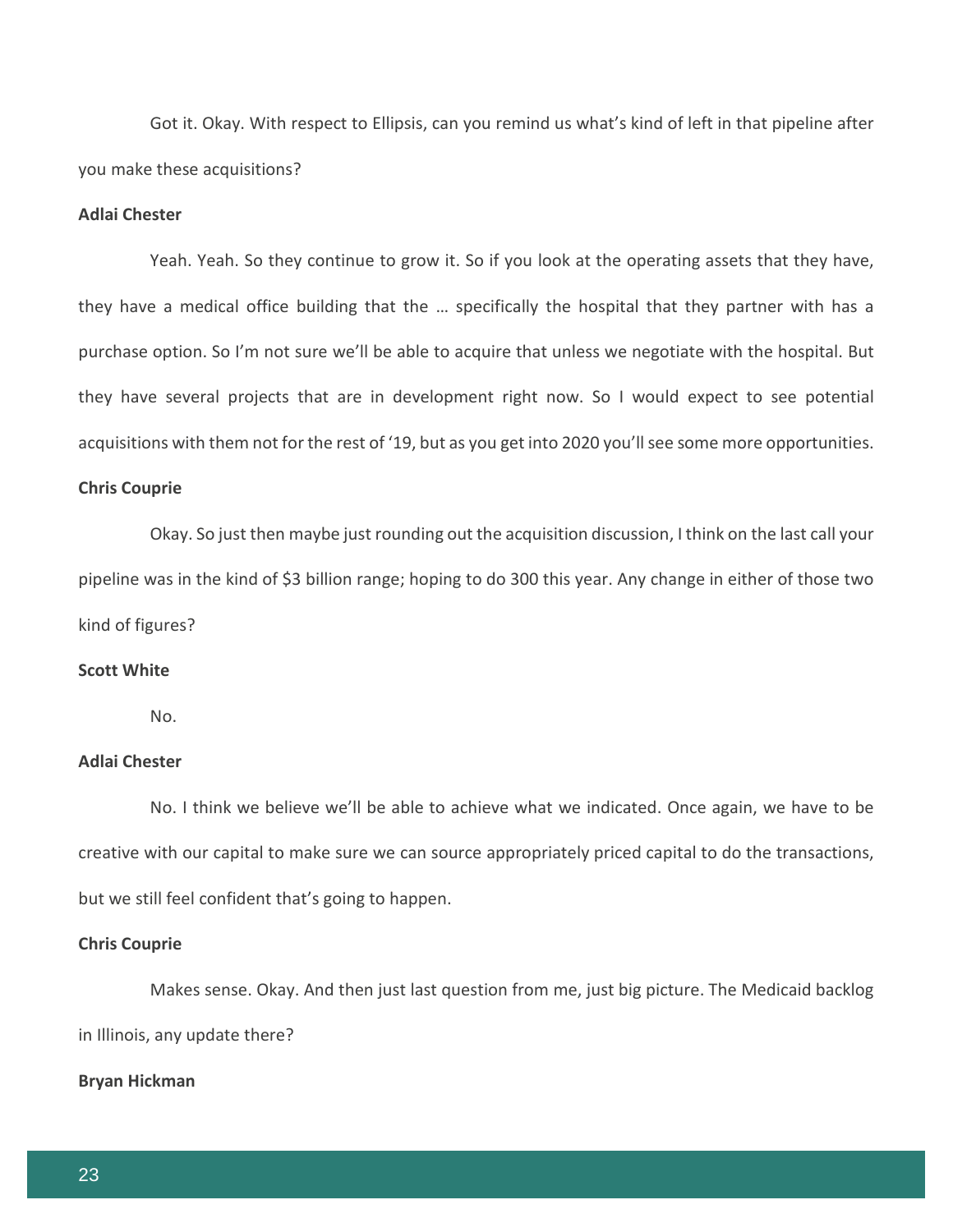Yes. It's Bryan. I'll take it. That answer there is that there was some favourable movement with respect to both rate uptake and with respect to an elimination of pendings going forward. However, the backlog, while it remains valid, is not yet being collected.

## **Chris Couprie**

And just kind of what's the, I guess, rhetoric in the market right now as to timing as to when that backlog might start to be repaid?

#### **Bryan Hickman**

Yeah. We're hearing that it will happen over the course of 2019, but no one has set a date certain for when we expect those payments to commence.

## **Chris Couprie**

Okay. So then with respect to the capital that was provided to Symcare—or Symphony, is the expectation that that backlog gets addressed at a certain point in time this year?

## **Bryan Hickman**

Yes. That's correct.

## **Scott White**

Yes.

## **Chris Couprie**

Okay. All right. Thanks, guys.

## **Scott White**

Thanks so much.

## **Bryan Hickman**

Thank you, Chris.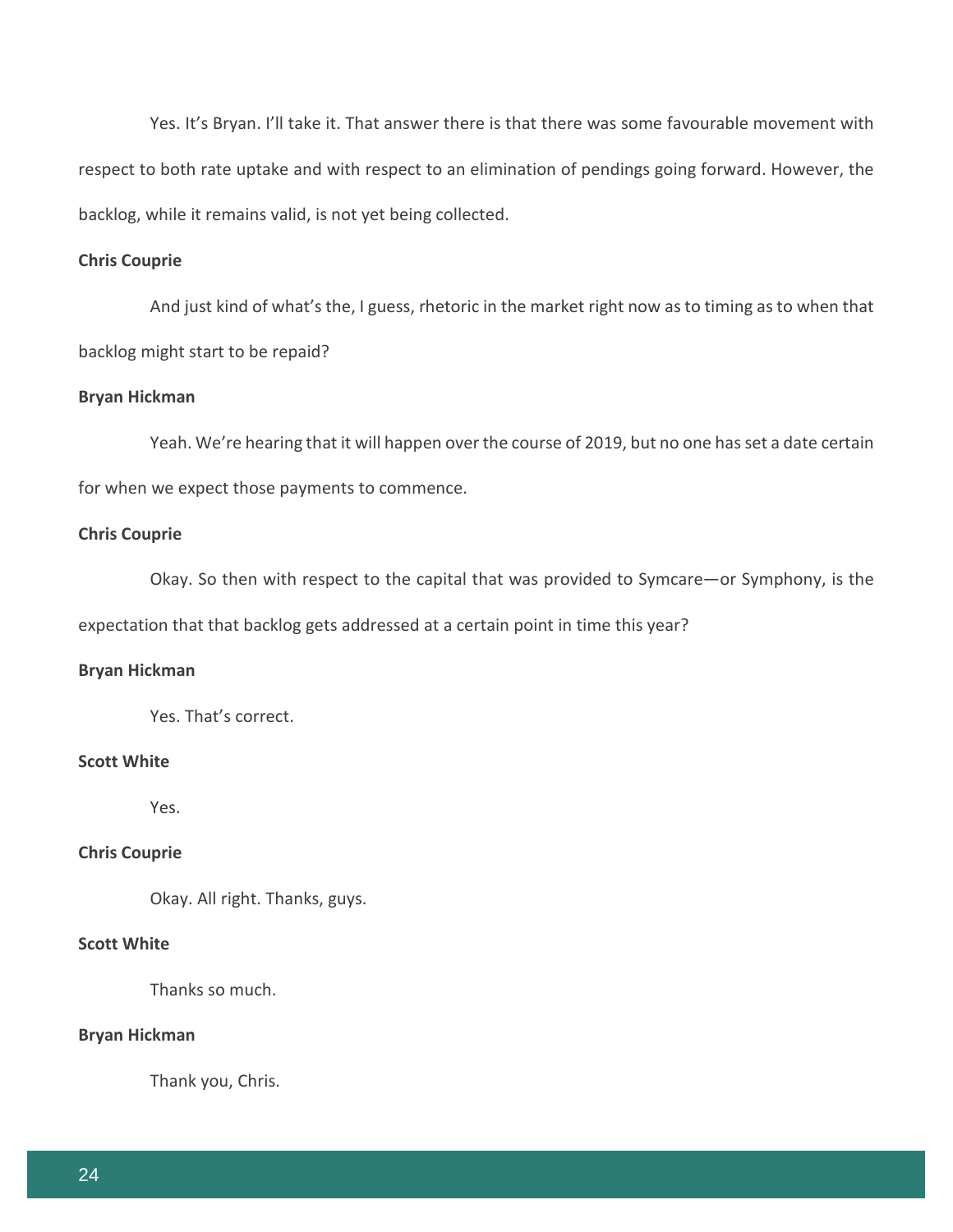#### **Operator**

Our next question comes from Tal Woolley with National Bank Financial. Your line is now open.

**Tal Woolley** — National Bank Financial

Hi. Good morning.

## **Scott White**

Good morning, Tal.

#### **Scott Higgs**

Morning, Tal.

## **Tal Woolley**

Scott, you had talked in the past about when you're using equity takebacks from vendors and you're still pricing those shares at \$9 that there were some concerns about whether there's a lockup in place for that kind of stuff. Have you reconsidered that in these new deals that you struck?

## **Scott White**

What do you mean about—so these new deals do not have any specific lockups, other than the statutory period required by Canadian securities law, which I believe is four months, if I'm not mistaken.

## **Tal Woolley**

Okay. No, I guess like if I got back to the medical or to the Mohawk acquisition, they were issued some stock at a premium to market, and there was some concern afterwards that that had created a dislocation in the trading price. And so I'm just wondering if you're still issuing stock to some vendors at a premium to market, have you attempted to lock up those shareholders?

## **Scott White**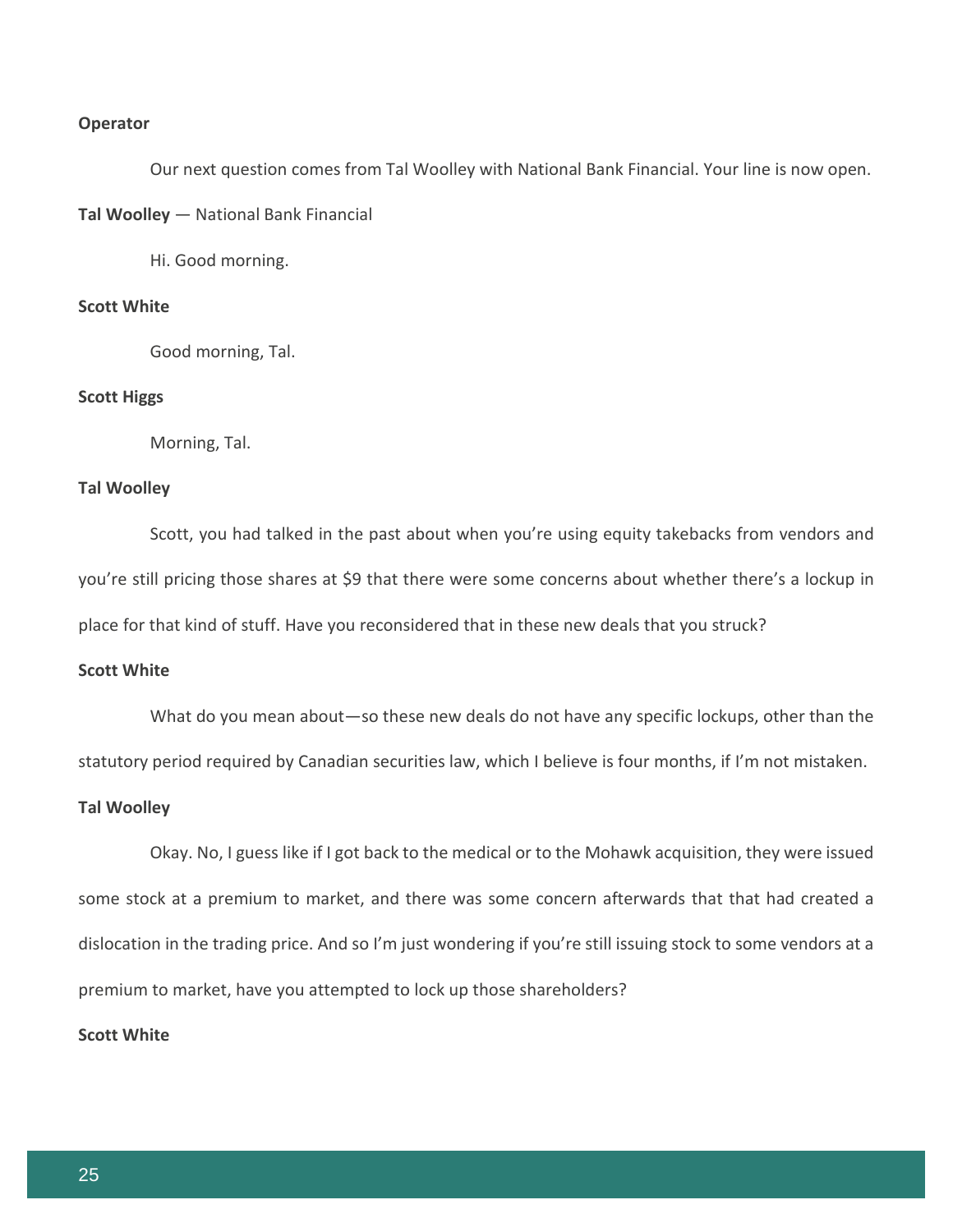No. So essentially, you say that because we don't know the answer, but we've heard sort of two sides of that coin. On the one hand, when you don't lock up shareholders, maybe they get out quickly, and it puts pressure on the stock. On the other hand, when you do lock up shareholders, you're not helping with your lack of float and trading liquidity. So all else being equal, we want people to be able to trade.

Now look, if we do really large deals, then obviously we are concerned about somebody dumping a lot into the market. With that said, given the current float and average daily trading volume, I'm not sure anybody could unload a very large portion in a short period of time. So generally speaking, we do understand the statutory lockup requirements. There are some circumstances where we will go longer than that, but it's not a key area of focus for us.

## **Tal Woolley**

Okay. And then, if you could just refresh my memory, what is the participation rate on the DRIP right now?

#### **Scott Higgs**

It's about 15 percent.

#### **Tal Woolley**

Okay. And on the medical office side, what is your—you've talked about some of the things you want to do in the US. Do you have any interest right now in continuing to grow the Canadian portfolio?

## **Scott White**

Happy to. Yeah. I mean, we always have from the beginning looked at the Canadian opportunity very similar to the US. We don't have a separate bucket. You won't see in any of our materials a target for US versus Canada.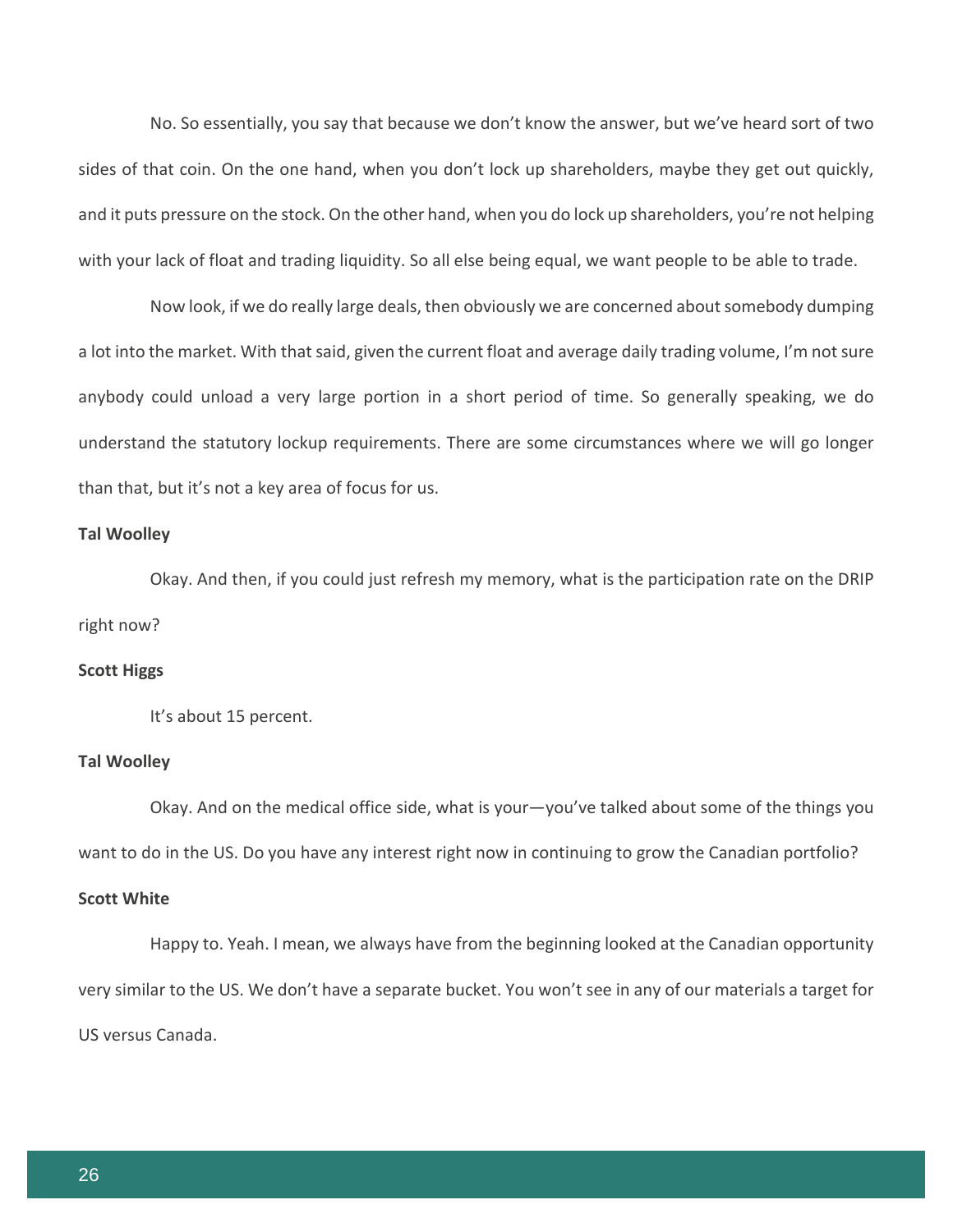We consider it just like we do—so when we think about do you want more MOB, more seniors housing, more skilled, you really just look at the opportunity cost of that next incremental dollar, and we look at Canada the exact same way. What's the next opportunity cost of that incremental dollar? Where is it best suited to spend? And so if we found the right opportunities in Canada, we'd be happy to put a dollar there.

With that said, we have generally found that the market is a little bit thinner in Canada, and thus, fewer deals to look at.

#### **Tal Woolley**

Okay. And then just going over the cash flow statement, when I look at like your tenant and other receivables balances, it was down this quarter by about \$1 million. And so on the cash flow statement, I'd expect to see about \$1 million inflow from that. But there's almost a \$5 million outflow. Can you just talk to is there anything going on in the reserving for tenant receivables or anything like that that we should be aware of?

#### **Scott Higgs**

No. It's really just a function of timing, Tal. I'm happy to walk you through it perhaps for your modelling purposes, or what have you, but it's really a function of timing. Nothing significant from a reserve standpoint there.

## **Tal Woolley**

Okay. And you guys are—you take reserves. You're not just—you're putting—you're not because I notice there is some discussion about whether you can reserve in your P&L or just put it through your fair value gains. You guys are actually reserving it in your P&L.

#### **Scott Higgs**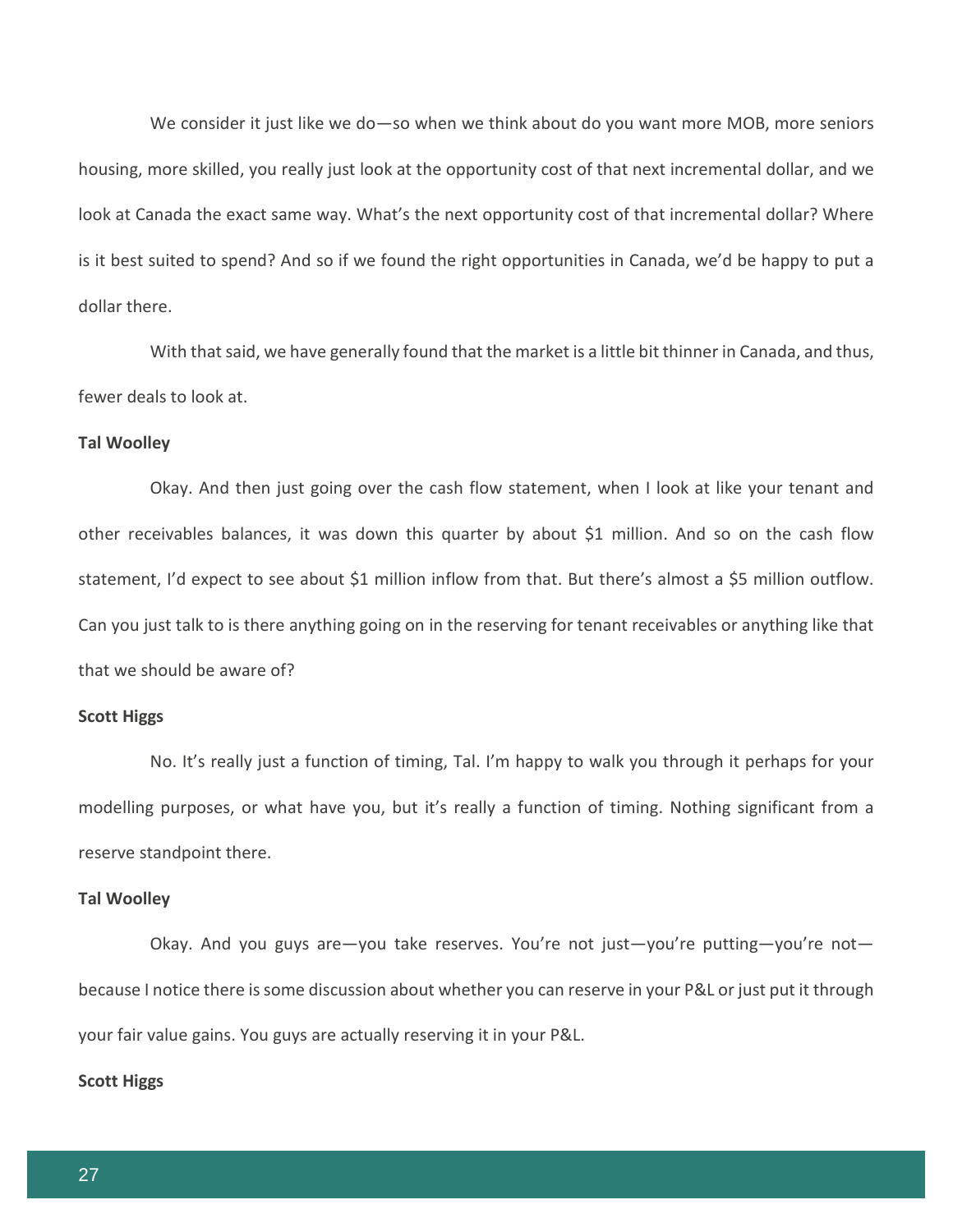For sure.

#### **Tal Woolley**

Okay. Perfect. Thank you very much.

## **Scott White**

Thanks a lot, Tal.

#### **Operator**

Our last question comes from Troy MacLean with BMO Capital Markets. Your line is now open.

#### **Troy MacLean**

Oh, thank you. I just wanted to circle back on asset management and potentially switching tenants. I'm just curious, if you were to put a tenant in today, what coverage ratio would you want to set the rent at? And is that how you'd set the rent, first and foremost, looking at coverage?

## **Scott White**

So it varies considerably by property type, by geography. There's a lot of variables in there. I wouldn't say we start with coverage. Look, if we were buying a new portfolio, we would certainly focus on coverage. There's no doubt about it. If we are substituting an existing operator, the assessment really is who's the best-suited operator to be in that building? And what's a reasonable agreement you can reach with that operator?

So it's great to say we want coverage of our skilled portfolio to be at 1.7, for example. I'm just sort of choosing that as a reasonable benchmark. But if you needed to replace a skilled operator—I'm not suggesting that we do by the way—but if you need to replace a skilled operator, you might not have the ability to then find a tenant that's going to come in and agree to a term that's going to work at 1.7.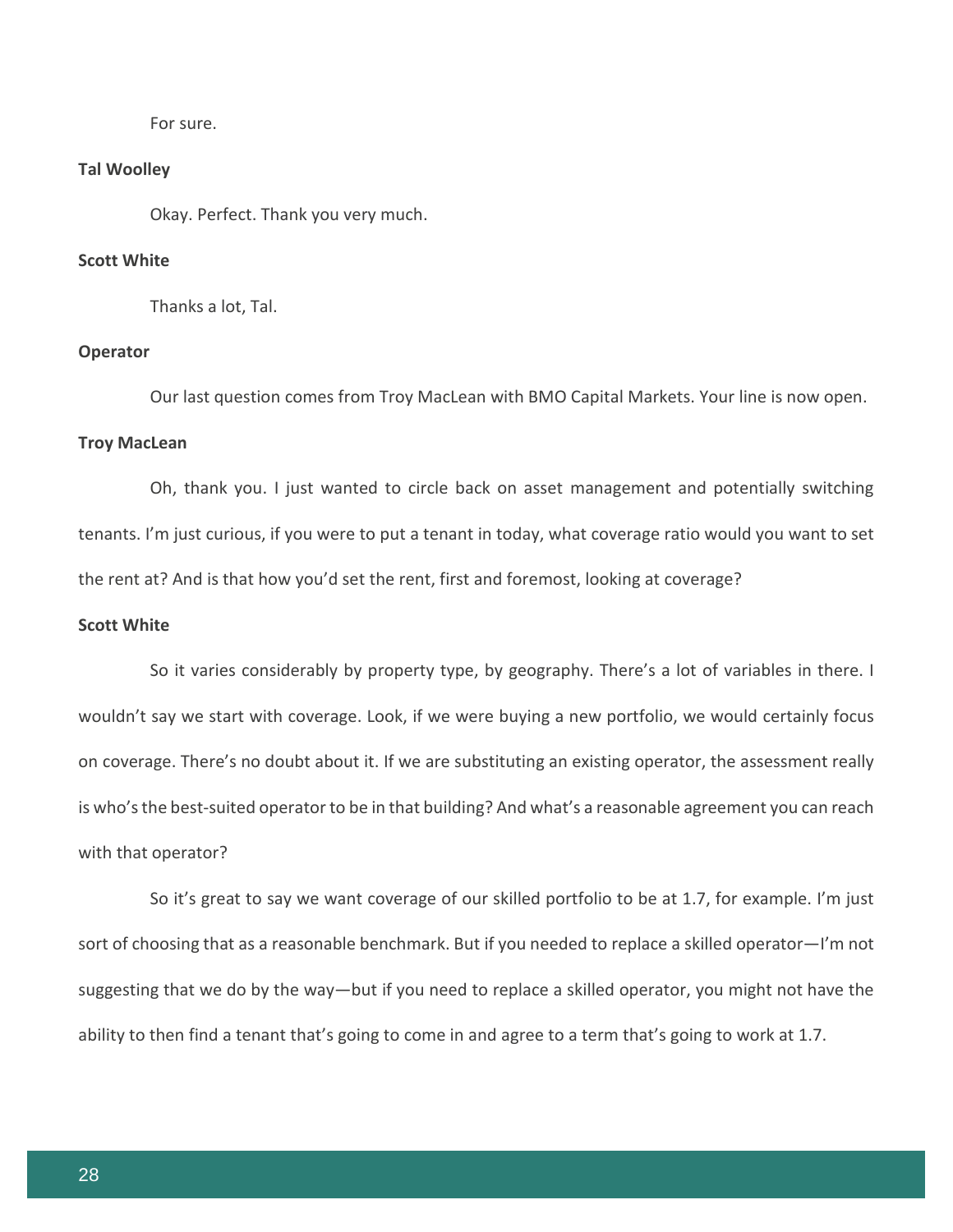All else being equal, we prefer to have stronger coverage than yield. We'll trade coverage for yield. But I wouldn't say from a replacement standpoint, the starting point is coverage.

## **Troy MacLean**

And then would you say with the changes that you expect in the industry that the market for signing new operating tenants is improving?

## **Scott White**

I'd say it's improving. Again, I think it varies by the asset class. I think what you have seen over the course of the last year or two is a natural shakeout in the tenants, so weaker tenants have disappeared. You've seen, if you've followed any of the media, there have been a number of bankruptcies, a number of reorganizations, a number of operators or tenants leaving the business, quite frankly. I think those that have been able to weather the headwinds over the last couple of years will come out stronger. And I do believe that as we project forward, there will be a group of operators that we want to work with; we're excited to work with.

We continue as one of the key things we've emphasized right now, if you look at what we did over the first quarter, is we have strengthened our relationships with existing operators. It doesn't mean we want to add new operators. In fact, I can tell you right now, we are going to add new operators. But all else being equal, we're trying to find a handful, without defining exactly what that number is, a handful of operators that we really want to partner with. We put a real emphasis on there. We have a chief relationship officer on our team, and his key focus is to work with our operators to grow that relationship and strengthen it.

#### **Troy MacLean**

Okay. Thank you. That's good colour. That's it for me.